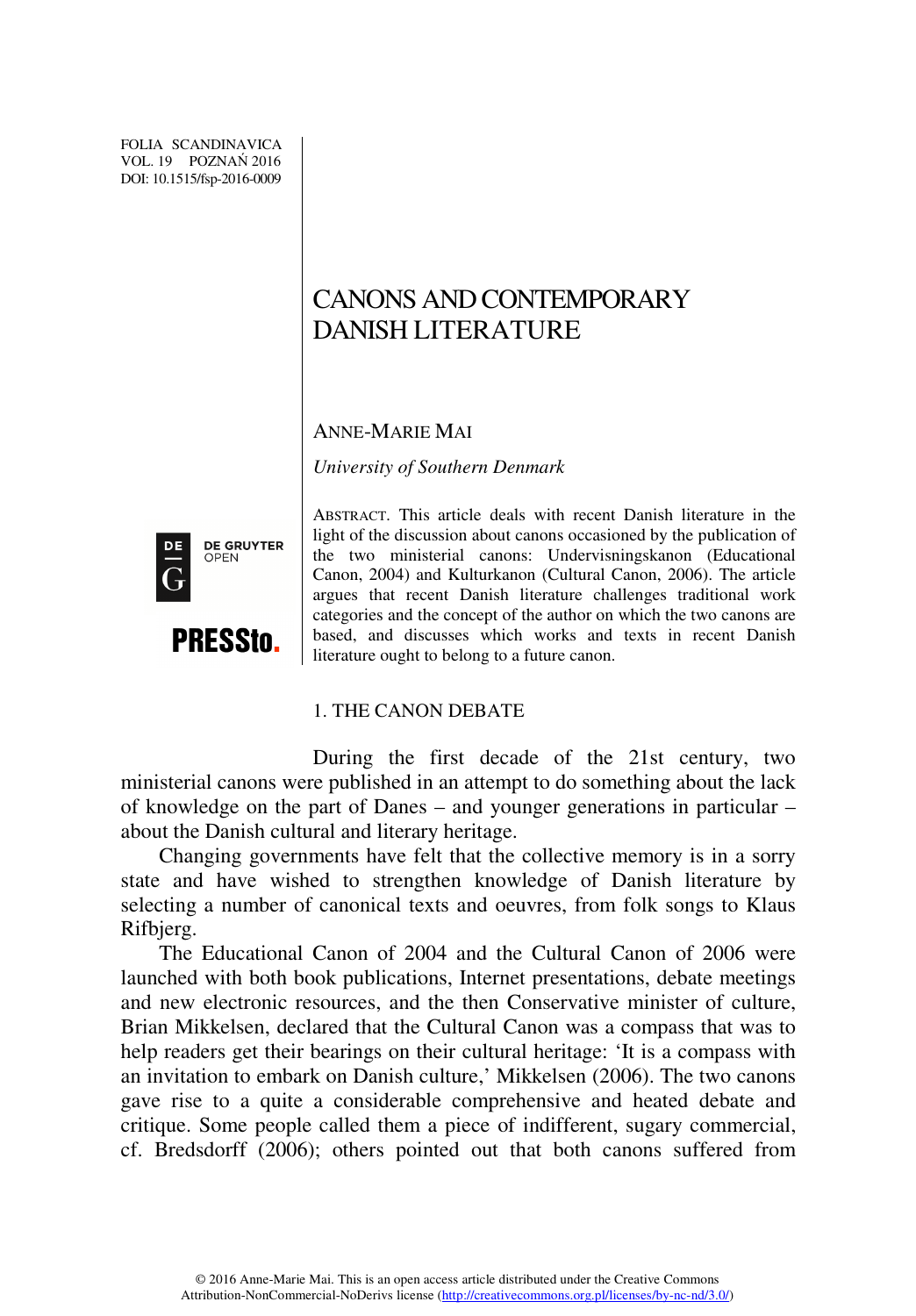a shocking lop-sidedness when it came to the number of women represented. Women writers almost completely disappeared from literary history. In the educational canon, Karen Blixen was the sole representative!<sup>1</sup>

The 'canon debate' made it abundantly clear that the works that survive in Danish literary history do so as part of a struggle and clash between opinions about and interpretations of both past and present texts and works. The canonical struggle is endless – works and texts can re-emerge after many years of absence, or be consigned to oblivion almost overnight.

The two ministerial canons have given rise to a number of considerations concerning the very nature of literary history. Johannes Fibiger, a senior teacher at a Danish sixth-form college, made an interesting contribution with his article 'The struggle for literary history', in which he wrote: 'The struggle for literature is thus an institutional one within the literary system as to who is to relate literary history and in what way. It has to do with power, means, prestige, influence, a view of method and subject matter, a view of history, etc. And linked to this level are also of course publishing interests and, in particular, prestige.' Fibiger (2006).

The two canons have to do with preserving a cultural heritage, but not  $-$  it should be noted – by reading the included works historically; rather by lifting the works out of history directly into the present, and reading the texts existentially and topically.

The canonical lists seek in this way to make the historical texts contemporary texts, and therefore the debates about the canons are not only a struggle about the literature of the past but also of the present day. The two canons are part of the struggle for recognition that is being conducted here and now and that is of importance for the handing down of contemporary literature. Which genres, themes and forms of expression are emphasised as

<sup>&</sup>lt;sup>1</sup> The authors listed in the educational canon are: Folk songs, Holberg, Oehlenschläger, Grundtvig, Blicher, H.C. Andersen, Herman Bang, Pontoppidan, Johannes V. Jensen, Nexø, Tom Kristensen, Blixen, Martin A. Hansen, Seeberg, Rifbjerg. The canon has been altered from 1 august 2015, although these changes only apply to upper secondary education. The canon for the Folkeskole is as follows: Folkeviser, Holberg, Oehlenschläger, Grundtvig, Blicher, H. C. Andersen, Bang, Pontoppidan, Johannes V. Jensen, Nexø, Tom Kristensen, Blixen, Seeberg, Tove Ditlevsen, Henrik Ibsen. The texts of the cultural canon are the following: Leonora Christina: *Jammers Minde* [A Memory of Lament], written 1673-74, published 1869, Steen Steensen Blicher: *Præsten i Vejlbye* [The Parson of Veilbye], 1829, H.C. Andersen : *Den lille Havfrue fra Eventyr fortalte for Børn* [The Little Mermaid from Tales Told for Children], 3rd booklet, 1837, Søren Kierkegaard : *Enten – Eller* [Either – Or], 1843, J.P. Jacobsen : *Fru Marie Grubbe* [Marie Grubbe – a lady of the 17th century], 1876, Herman Bang : "Ved Vejen", *Stille Eksistenser* [Katinka], 1886, Henrik Pontoppidan : *Lykke-Per* [Lucky Per], 1898-1904.Johannes V. Jensen: *Kongens Fald* [The Fall of the King], 1900-01, Karen Blixen: Vinter-Eventyr [Winter Tales], 1942, Klaus Rifbjerg: *Og andre historier* [And other stories], 1964, Inger Christensen: *Sommerfugledalen* [The Valley of the Butterflies], 1991 as well as an anthology of poetry comprising 24 texts.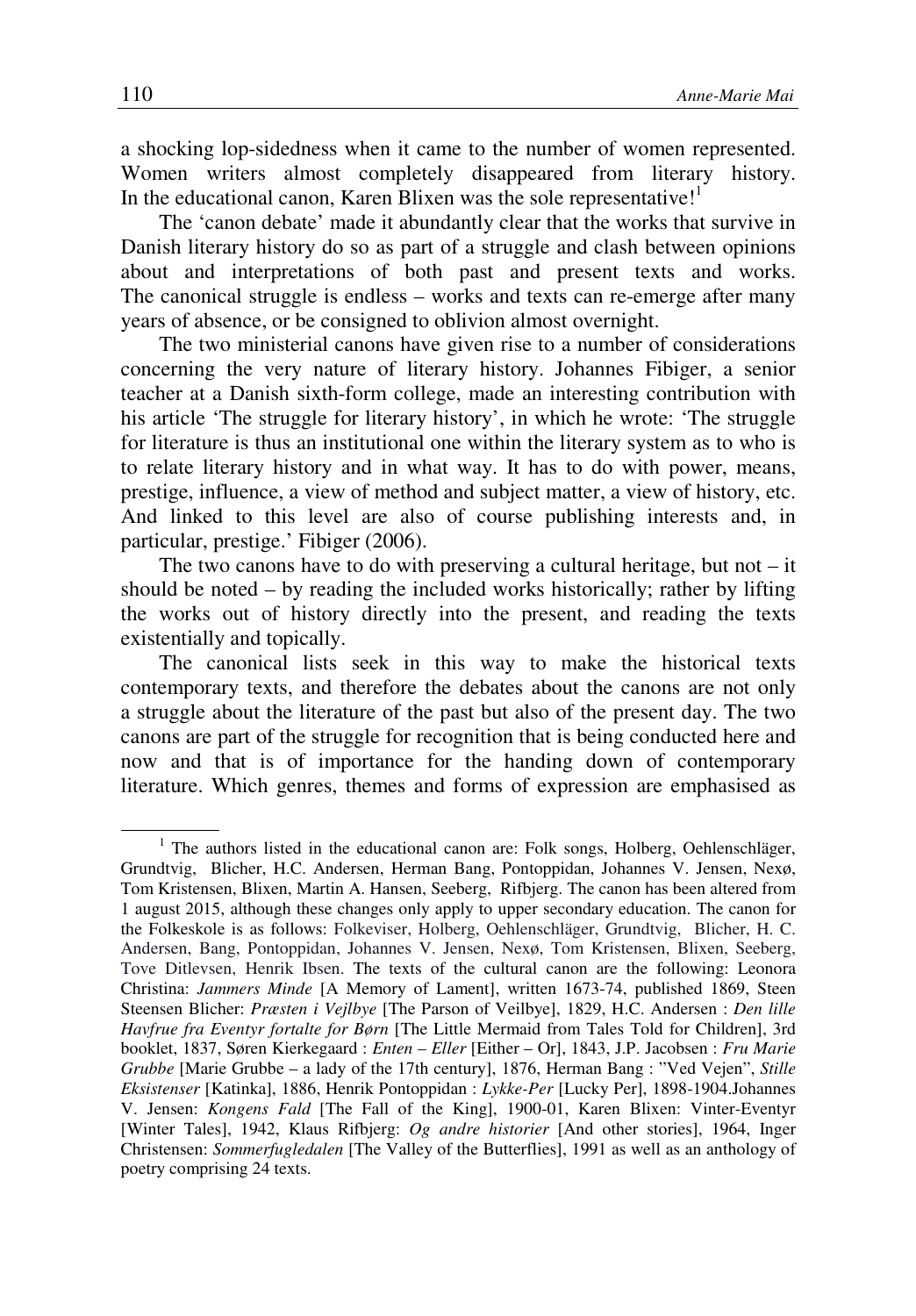being worthy of inclusion, and which ones glide into the background of the collective literary memory? The struggle for the canon of the future is being conducted here and now.

For that reason, it is relevant to discuss which texts and works in contemporary literature are artistically most worthy of inclusion and to point to literary quality in the plethora of individual works and oeuvres that exists. And in this connection it is a question of keeping one's eyes and ears open and not of simply prolonging the existing canon and identifying literary quality by means of what has already been accorded high status: the Bildungsroman, the classical short story and mainstream poetry.

Many of the forms of contemporary literary expression break with traditional work categories, literary genres and author roles, and if they are to become a part of the literary heritage, they must be brought into the fray in the canonisation process, which has its battlefields in the book review pages of newspapers, in periodicals, blogs and the social media as well as in the writing of literary history. If there is no broad reasoning or discussing of works and the literary value of texts in these fora, the end-result will be that the present period and important authors in it will not be included in the canon – as, for example, has been the case with female writers.

The past 50 years of Danish fiction constitutes a vast landscape of highly diverse literature in which it is hard to find one's bearings. The greatest problem is almost that there are so many good books around that it is difficult to find time to read and describe them before new books come along and call for readers' attention and that of the media. Furthermore, there is less column space than before for new publications. Another difficulty facing the many good literary texts is that the education system is not capable of including more than a handful of new texts per year, so that much of the very best literature never manages to reach textbooks and anthologies.

The great diversity is evident from the fact that new generations of writers emerge in the 1960s, 1970s, 1980s, 1990s, 2000s and 2010s, and that some of the older writers who made their debut as far back as the 1950s, headed by Klaus Rifbjerg, are still active and writing well into the first decade of the new millennium. Around 1965 comes the debut of a large group of writers who break away from the then predominant modernism of such authors as Klaus Rifbjerg, Jess Ørnsbo and Villy Sørensen, ushering in a new literary period in which we still find ourselves. We are dealing here with a formal breakthrough, where the nature of literature as form is thematised in many different ways. The formal breakthrough marks the start of a period that is still in the process of development, also in very young writers who are transforming both texts and their own roles as writers, cf. Mai (III, 2010).

When discussing a literary canon, one has to take into consideration that such a canon has until now been based on the idea that literary value is identical with clearly demarcated works originating from a single author. The canon concept is thus difficult to employ in relation to a period such as the present one,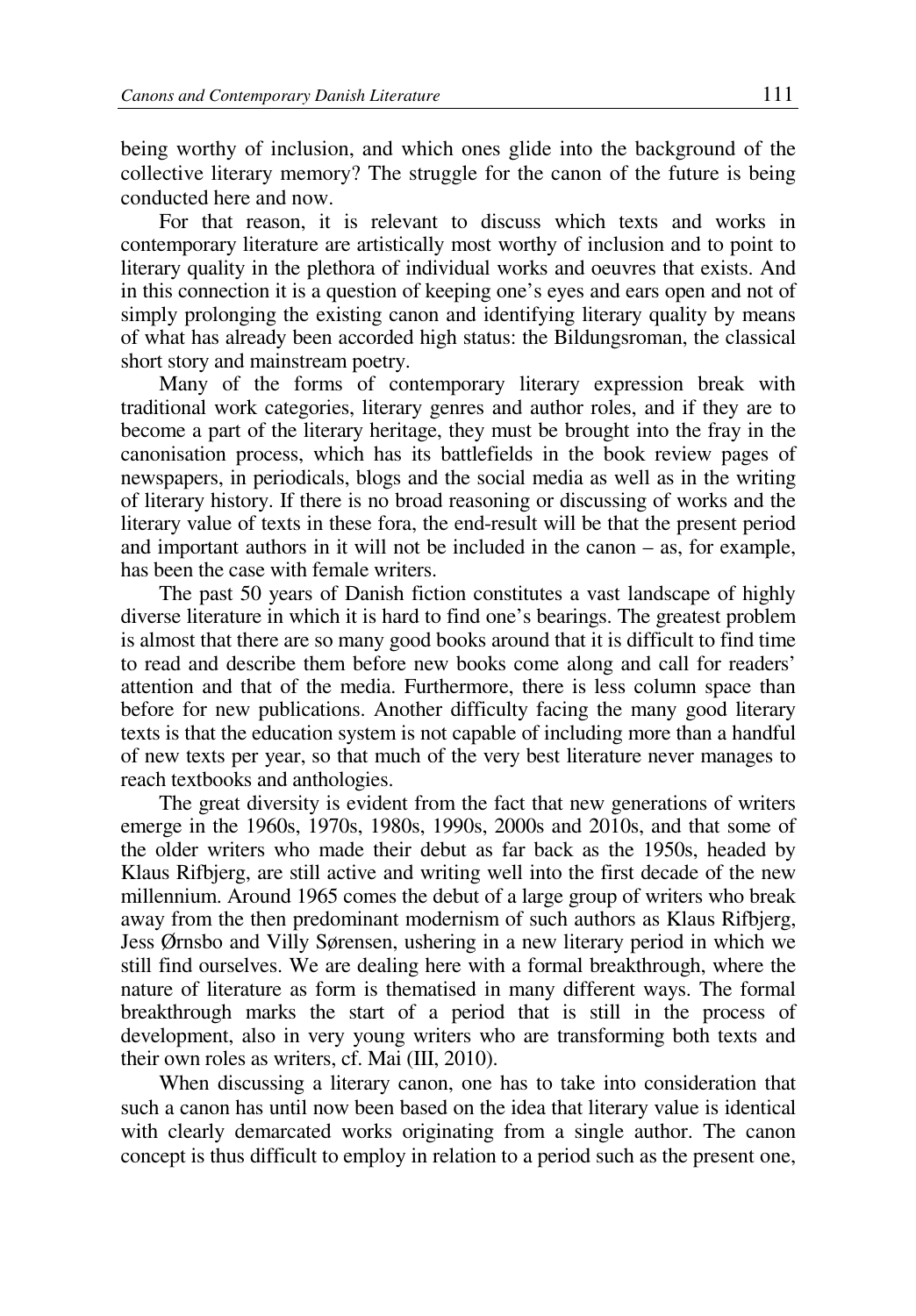where genres overlap and interact, where the concept of the author is challenged by anonymous publications, joint projects and performative writer roles, and where the category 'literary work' is dissolving in a textual landscape of transient media and cross-aesthetical modes of expression.

# 2. CHALLENGES MADE OF THE CANON CONCEPT

Two challenges of the canon concept in the international literature of the past 50 years deserve closer attention. Firstly, European, American and Nordic literature all challenge the very category of a literary work; secondly, the concept of the author is also being challenged.

The many exciting crossovers of the period between artistic forms of expression are on the way to dissolving the concept of the work. The poet Peter Laugesen publishes collections of poetry almost annually that together make up one long cohesive stream of writing. It is actually difficult to choose one particular collection rather than another one. What we are dealing with here in Laugesen is not a work but a text, which to a greater extent is a process rather than a product. One possibility here could be to choose one of the many jazz-poetry videos that Laugesen has produced in collaboration with a changing team of musicians, but this means going beyond the book's boundary as a medium, even though the fusion between music, poetry and visual art clearly releases Laugesen's rhythmic poetry.

SMS texting literature by, for example, Svend Åge Madsen and Merete Pryds Helle will also find difficulty in being canonised because of the use of a digital medium, even though SMS texting short stories are a well-known international genre. The traditional canon concept prefers to have the book as its framework.

It would be even more difficult to canonise Gerd Laugesen's 'handkerchief and dress' poems, which move between visual art, performance and poetry. The poetry collection *Har du set min kjole* (Have you seen my dress, 2011) has been published with ten copies of a dress. One can also purchase the collection in a pocket that can be attached to one's clothing. 249 copies can been printed. *Lommetørklædesamlingen* (The handkerchief collection, 2012) is a one-off collection that consists of 82 handkerchiefs with poems drawn on them.

A further problematising of the work concept is found in Asta Oliva Nordenhof, who works with book publications, blogs and facebook updates. She creates a distinctive convergence between the various media she makes use of; at times, her facebook updates take the form of small lyrical texts that are nevertheless difficult to locate in her today's status line, and it is really something of a challenge to clarify how one preserves and mediates these transient forms of expression.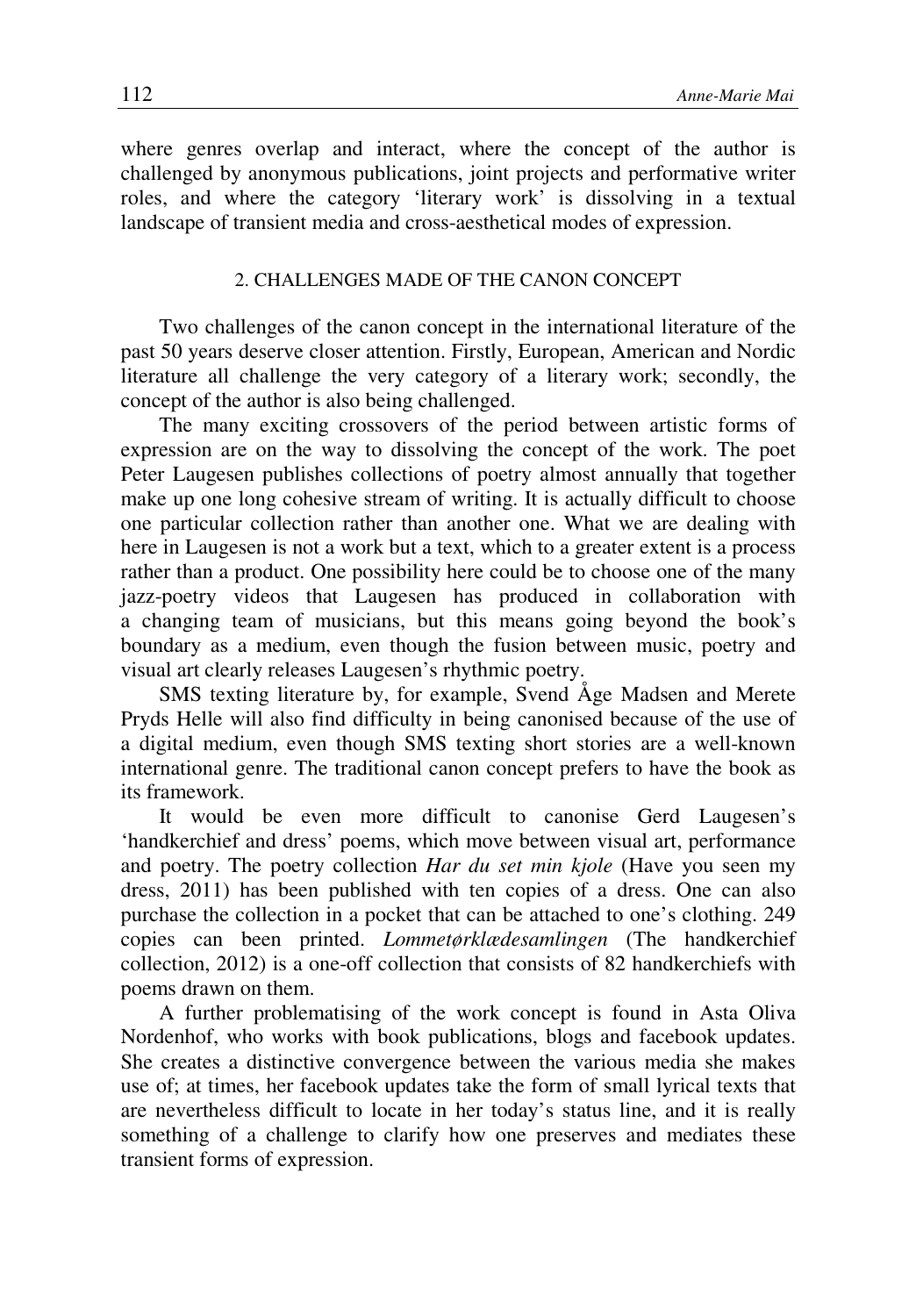Secondly, contemporary literature challenges the concept of the author. A number of young writers seem to be withdrawing themselves and their works from the newspapers, periodicals and media of the public literary scene. This applies, for example, to Mikkel Thykier, who had his debut in 1997 with the highly praised poetry collection *Skyggerne er kun flygtige* (Shadows are only fleeting). Thykier wanted to publish his debut book anonymously, but Borgen Publishers refused to approve the idea, since when he has tried to find a way of publishing that can ensure that the literature can be a communication around the unknown rather than deal with identification and recognition of a writer persona. For him, the book is a residual product of a creative process, cf. Hansen (2013).

Many of his written works circulate among a circle of writers and critics and have gained a cult status, but they have never come to the knowledge of a larger public audience and are not accessible in the library system.

Nor does a recent work such as the shared publication *Fri flet* (Free braiding, 2014) by Mette Moestrup, Line Knutzon and Naja Marie Aidt, in which the authors appear anonymously as A, B and C with personal accounts and games – and also make use of many guest-writers – fit into the traditional canon, even though we are dealing with the most important feminist book since the documentary book *Kvindernes bog* (Women's book, 1972) by Jytte Rex and Inge Eriksen. The entire project makes one think of the philosopher Michel Foucault's 1960s' visions of a future anonymous circulation of discourses, in which one investigates how one can shape one's identity and one's humanity (Foucault, 1969). A number of Foucault's ideas can be traced in *Fri flet*. The difference, however, is that the three writers actually profile themselves personally in the shared writing project with its anonymous voices, and there is an indirect invitation to the reader to try and guess which is which. Present-day writers can disappear backwards out of the work or place themselves in front of it and almost overshadow it in a performative biographism, cf. Haarder (2014).

Most striking in this connection is Claus Beck-Nielsen, who has declared himself to be dead and buried, while at the same time, under other names and identities, he stands in the light of everything apart from precisely himself and his writer annihilation and resurrection project. The text have gradually come to resemble more and more a circumstance of his mental and physical transformation process. He has most recently re-arisen as Madam Nielsen, who is the author of the novel *Den endeløse sommer* (The never-ending summer, 2014), and he also appears both as Ophelia, Karen Blixen and Miss World. If the author's performative body is fused with his writing as the real art object, what chance is there of a canonisation? A stuffing of the author by a taxidermist would not be a solution, even though Nielsen would probably be prepared – in some years' time – to donate his body to such a project.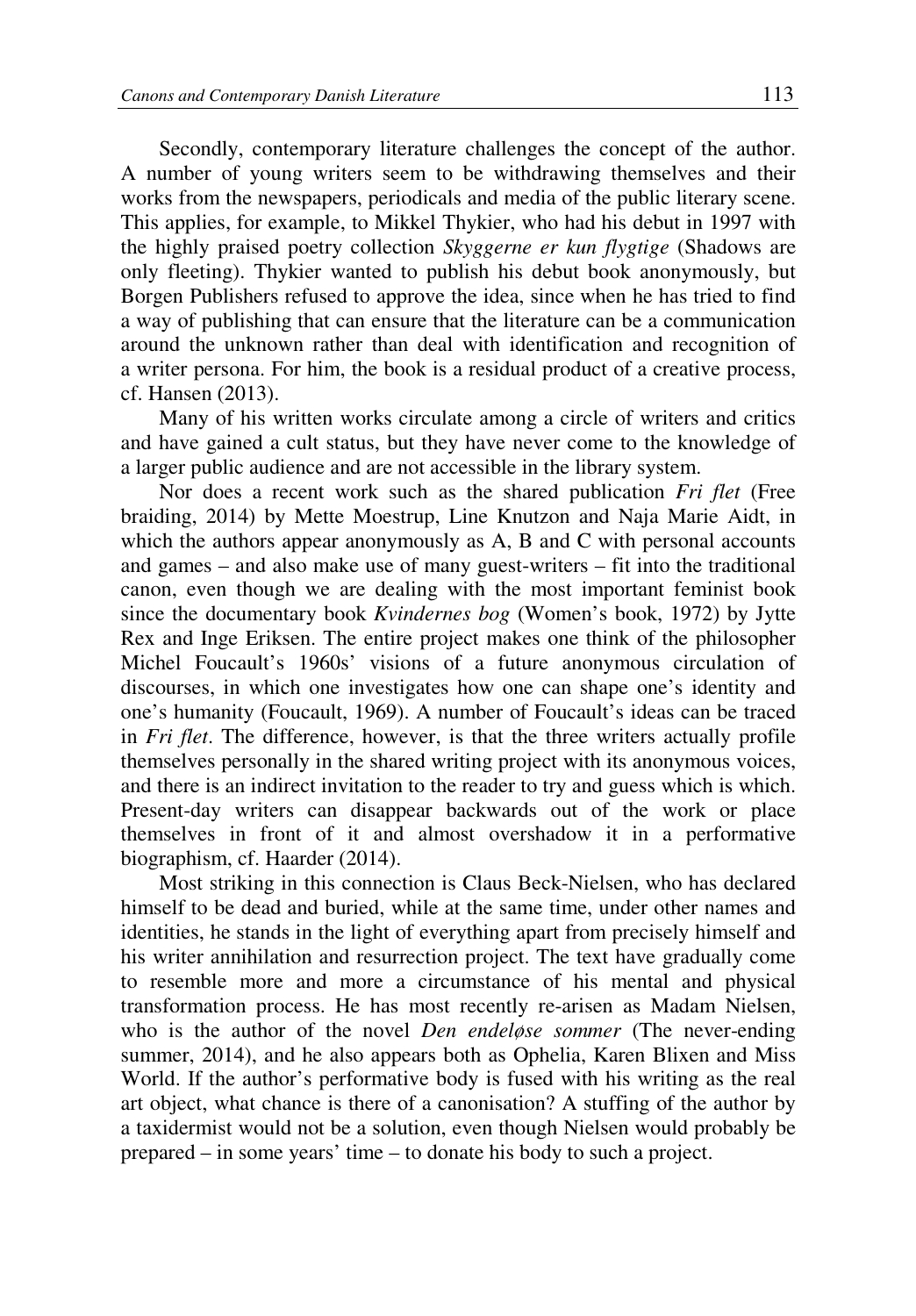# 3. A CHANGING CANON 3.1. A MINIMALIST LINE

As adumbrated, the concept of the canon is problematic. One can perhaps claim that literature is simply in the process of doing away with the canon, but when the struggle for literature and canon is still going on, and while a fragmentation of literature in the public eye increases, it nevertheless makes good sense to point out some of the best works and texts of the past 50 years. Literature can still be identified as the art of the word, also when it makes use of other media that the book, is included in crossovers between art forms and dissolves the concept of the author.

The two existing canons clearly prioritise the classic Bildungsroman, the event-centred short story and the mainstream poem. The literary ideals of the two canons are to be found in the prose of the modern breakthrough and in modernist poetry, which here make up the backbone of literary history. When it comes to the most recent works and authors, this means that one selected works and texts that fit these norms. Which in turn means that literary innovations after the modern breakthrough and modernism are toned down.

Klaus Rifbjerg is included in both the upper secondary Educational Canon and the Cultural Canon, the work chosen being his short stories *Og andre historier* (And other stories, 1961), which for years have supplied good material to Danish teaching. The stories excel in their use of point of view, breaking down of taboos regarding sexual themes and their metaphoric, and they definitely are a good candidate for a canonical text. But one could also point to the short novel *Arkivet* (The archive, 1967), which portrays some young men who have a student job in an office archive in the basement floor of a building. They are at a crossroads in their lives, at the intersection between young and adult life. There are still free of obligations and responsibility; they find themselves at an in-between stage in life, before real adult life, with a family and children, and after childhood and early youth. Death makes its entry into their lives for the first time when older members of the family pass away, but they are still unsure about the direction and aim of their existence and the very fixed bourgeois framework that seems to be waiting for them. The novel stands out for its minimalist narrative style, which in a very few sense perceptions and spoken lines illuminates their uncertainty and a vague longing. The novel uses the art of simplification in its portrayal of the young adults. *Arkivet* can also been seen as a counterpart to the Rifbjerg classic *Den kroniske uskyld* (Chronic innocence, 1958), which is vociferously metaphorical in its portrayal of postwar childhood and youth, and which has almost been read to matchwood in the service of Danish teaching. But with *Arkivet* we have a Danish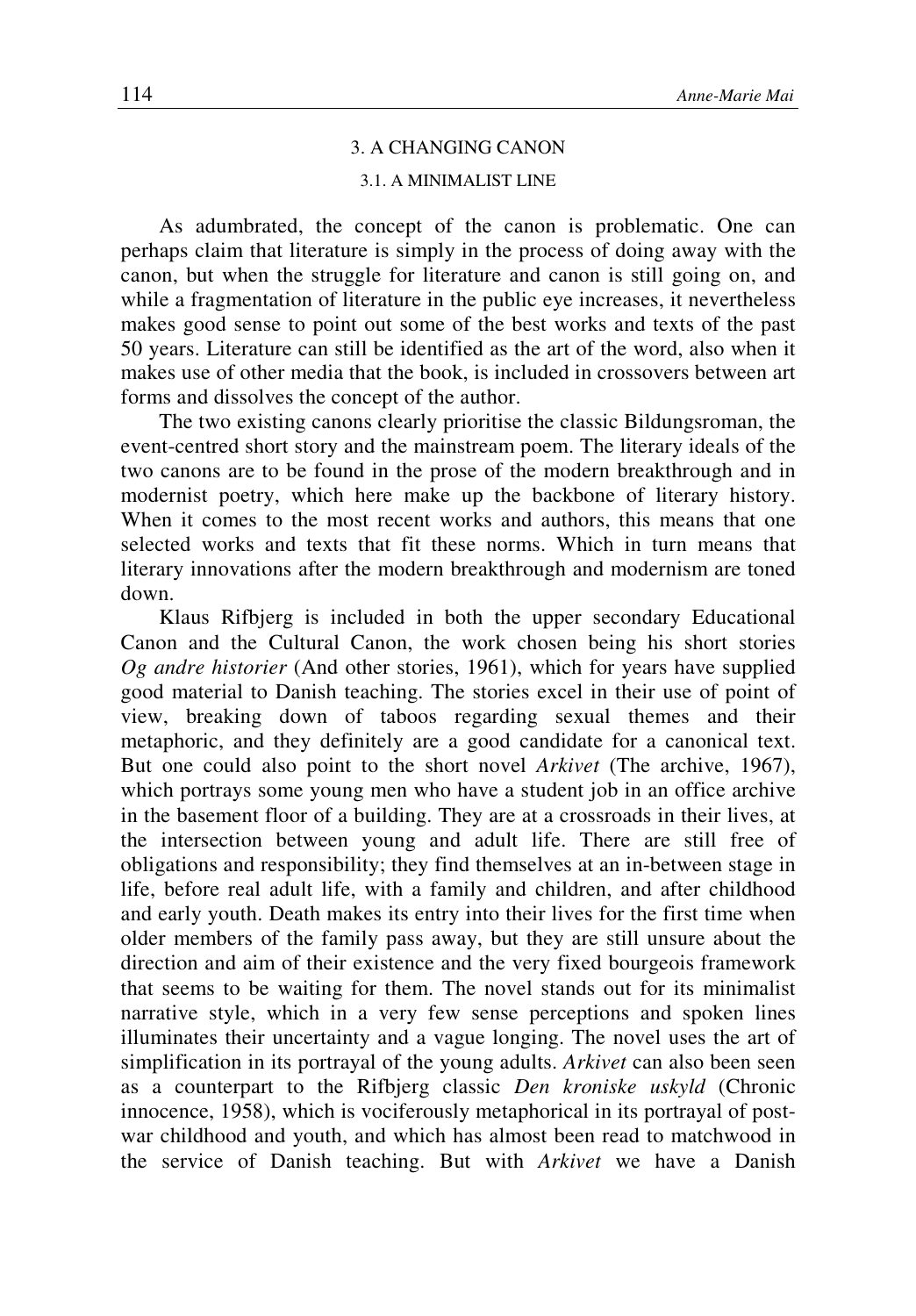contribution to the international minimalism of the 1960s from Ernest Hemingway and Raymond Carver to Paal-Helge Haugen, and if one had chosen this novel as a canonical text, one would have underlined the American media-realistic line in Rifbjerg's enormous oeuvre and his central position in contemporary literature as well.<sup>2</sup> On the basis of *Arkivet*, one can also draw a line to another contemporary writer, Anders Bodelsen, who in his collection of short stories *Drivhuset* (The greenhouse, 1965) depicts with filmic realism the welfare state life that is in the process of developing. So far, Bodelsen has been a no-go on the canonical lists because of his popular bestseller crime fiction and mutual antagonism between him and Klaus Rifbjerg. But even though the two clashed head-on with each other in public back in the late 1960s, their books and texts can profitably be compared with each other, and it is high time to recognise the qualities present in Bodelsen's early short stories. *Drivhuset* portrays threshold experiences between childhood, youth and adulthood. In Bodelsen, individuals take part in a social interaction where welfare and material progress seem to represent a bonus and winnings, and where they can become what they choose to be. The woman in the short story 'Pointen' (The Point) from *Drivhuset*, who moves with her family to a new dwelling, is unable to find a unifying image of her existence in the flat and the years she leaves behind her. All she fins in the empty flat is an old heating account. Subsequently, a canonical line could be drawn from Rifbjerg and Bodelsen up to the writing of Helle Helle and her minimalism, as for example in the stories *Biler og dyr* (Cars and animals, 2000), which also thematises human life on the threshold between ages, self-perceptions and life-forms, and which adds a quite distinctive humour to minimalism.

A canon can thus change and become more richly faceted if one does not consistently prefer classics from Danish teaching in schools, but instead steps slightly outside and chooses other texts than the habitual ones. This could also be profitably be done with Peter Seeberg's oeuvre.

Like Klaus Rifbjerg, Peter Seeberg appears in the Educational Canon, where no texts are listed, only authors. Peter Seeberg is an obvious choice for practically any literary canon; he makes his debut in 1956 with the novel *Bipersonerne* (The secondary characters). It is, however, not until the 1970s and 1980s that he finds an original voice that innovates prose with a whole series of publications. In this connection, he is related to St. St. Blicher, gaining inspiration from European modernism and postmodernism from Friedrich Nietzsche to Albert Camus, Samuel Beckett and the linguistic philosopher Ludwig Wittgenstein in creating an existential, philosophical prose that inspires a number of other writers from Henning Mortensen to Hans

 $2$  The concept of media-realism is formulated by Frits Andersen in his portrait article on Rifbjerg, Mai II (2001).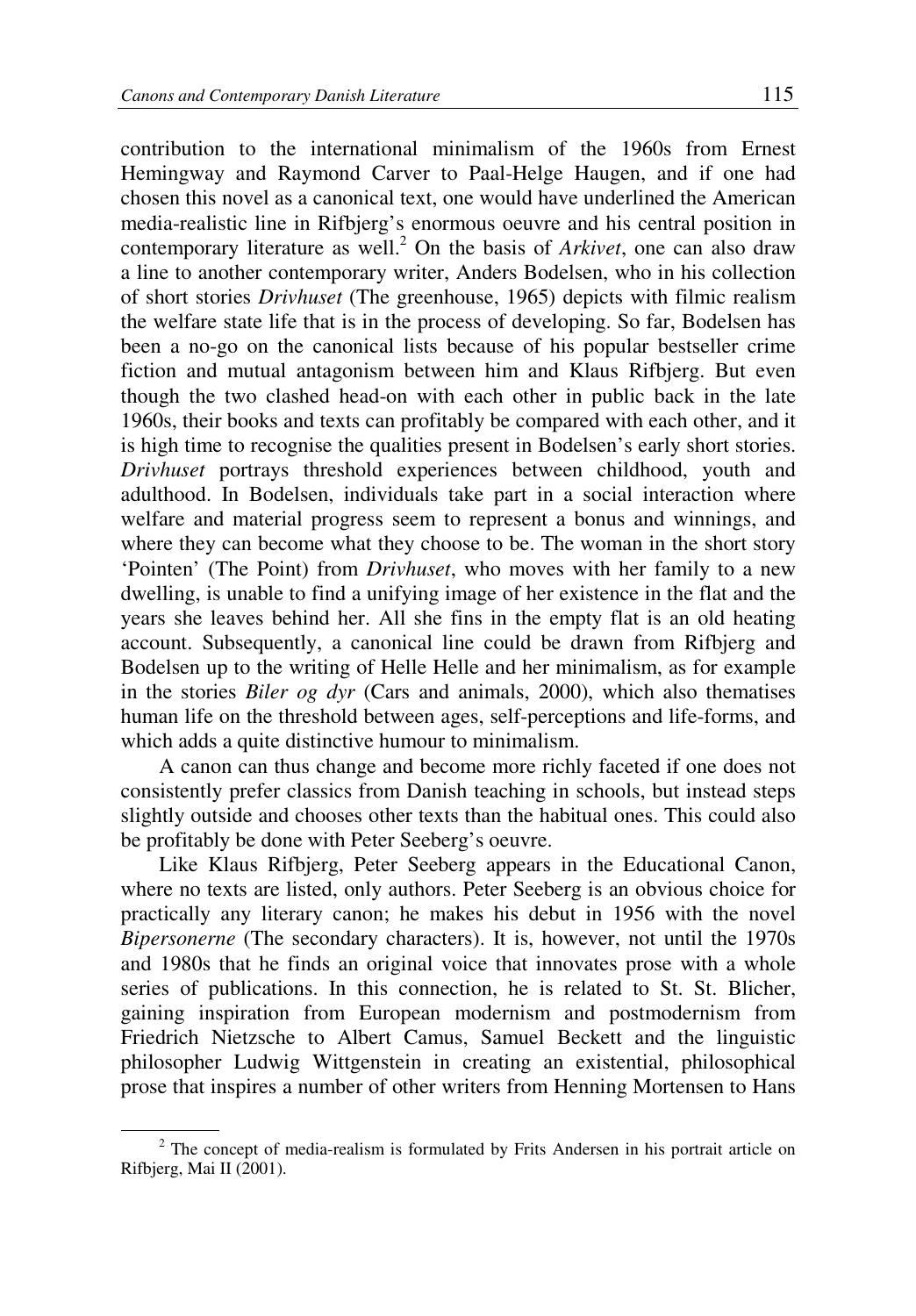Otto Jørgensen and Peter Adolphsen. Seeberg's most important work from the 1970s is his novel *Ved havet* (By the sea, 1978), which takes place on a day in summer on the west coast of Jutland. The novel challenges the genre and deals with the difficult philosophical problem as to what time actually is, since it relates how a number of very different persons of experience themselves and the sea. We meet German tourists, soldiers who do a parachute jump, and fat sweaty women as well as children who argue and play. *Ved havet* is structured via the indication of various points of time and forms a literary and temporal topography that reaches into forms of experience where time mysteriously disappears or maybe opens up, cf. Andersen (2005). It is a philosophical realism that also lifts the many modern characters with their various different ages and times of life and work into another, larger time.

Among the older writers who made their debut before 1965 and who still publish in the period from 1965 to the end of the 1990s and who, despite his many literary qualities, has never been mentioned in connection with the two canons and who seldom feature in the teaching anthologies is Christian Skov. His short novel *Høstnætter* (Autumn nights, 1994), which was short-listed for the Nordic Council Literature Prize and was praised to the skies, deals with the life of the old peasant culture and its disappearance – one of the most recurrent themes of 20th century literature. The theme was introduced in masterly fashion by Henrik Pontoppidan, Johannes V. Jensen and Marie Bregendahl, and later renewed by such writers as Jørgen Nielsen and Albert Dam. The thematic also features in sovereign style in a number of recent works, especially the *Ida og Axel-trilo*g*i* (Ida and Axel trilogy, 2001-07) by Hans Otto Jørgensen, which deals with the changes that take place in the peripheral areas of Denmark in the 20th century, *Mærkedage* (Special days, 2007) by Jens Smærup Sørensen and *Mindet* (The Memory, 2005) by Vibeke Grønfeldt, all three of which must be regarded as potential classics of contemporary literature. Smærup breaks up the Bildungsroman by following various family members on important special days in the family's life, and this new technique adds an existential scope to the theme. Vibeke Grønfeldt, in her novel about the farmer's daughter, Agate, uses a sensual, impressionistic style of writing. The novel is one of the series of four volumes about Agate. It concluded in 2011 with the novel *Livliner* (Lifelines), which portrays Agate's life in the rustic world that ends up as a periphery of Denmark.

If one thus attempts to include the minimalist and media-realistic tendencies of the past 50 years of literature, philosophical prose and the thematic of the disappearance of the old peasant culture, new works and oeuvres become relevant candidates for canonisation. It is striking that the canon does not include a single text that deals with the disappearance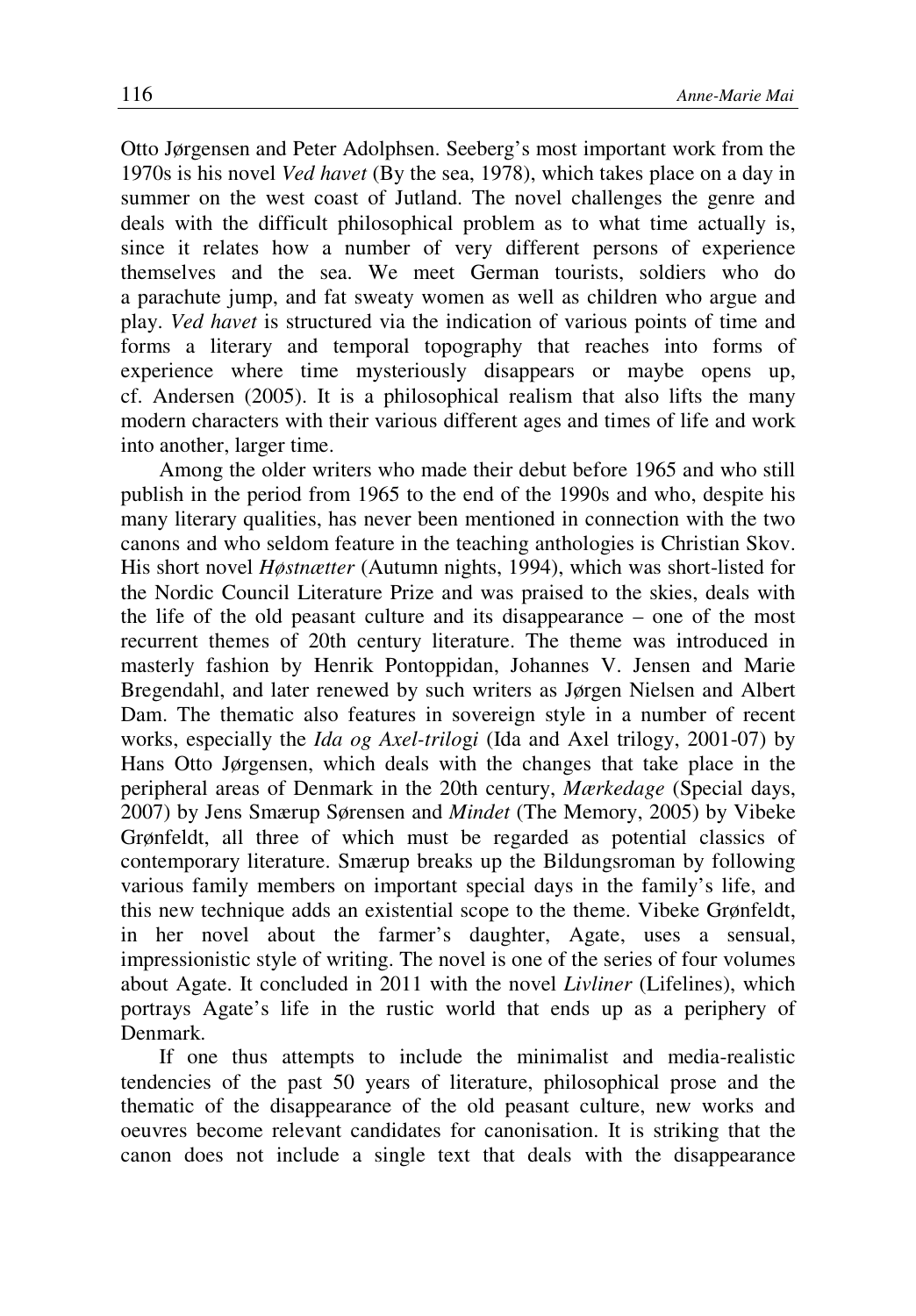of the peasant culture. Official canonical literature takes place in the past, in the town and in the imagination – not out in the dying world of the back of beyond.

## 3.2. MAINSTREAM POETRY AS THE SOLE CANDIDATE

Unlike Seeberg, Per Højholt is included in the Cultural Canon, but not in the Educational Canon. Selected is one of his late, mainstream poems 'Person på toppen' (The person at the top, 1989), instead of giving on of his books and experiments of the 1960s a canonical life.<sup>3</sup> Such a choice is patently wrong, since his books from the 1960s are the most epoch-making and influential. Højholt's *Min hånd 66* (My hand 66) is particularly worth mentioning, because here Højholt breaks away from the image-saturated confrontational modernism of Rifbjerg and Jess Ørnsbo and gives poetry a new humour and cognitive challenge. *Min hånd 66* abandons a metaphysical nature and body metaphoric and adopts the form of concrete working with the language that includes thoughts on the relation between language and reality. The book is also, by the way, provided with a vinyl record with readings by the writer. More than one media interact as far back as 1966, cf. Mai (1994).

Inger Christensen is also included in the cultural canon because of her work *Sommerfugledalen* (Valley of the Butterflies, 1991), a sequence of sonnets that focuses on the individual's meeting with death. The work which is Inger Christensen's most important and innovative, however, is her large creation poem *Det* (It, 1969), which helps to promote a budding system poetry and a modern, socially critical poetry. In the poems of *Det* she depicts the establishing of a new therapy society and a new urban and work life that leaves little room for what is human and for the strong longing for freedom that the poet expresses.

Henrik Nordbrandt, as mentioned, features in the Cultural Canon with the title poem from his collection *Violinbyggernes by* (The city of violinmakers, 1985). The canonisation of precisely this poem means that one interprets Nordbrandt as a mainstream modernist who fits in well with a long line of mainstream poems in Danish literature from Holger Drachmann's 'Jeg hører i Natten den vuggende Lyd' (I hear at night the rocking sound) and Sophus Claussen's 'Ekbáta' to Morten Nielsen's 'Øjeblik' (Moment), Ole Sarvig's 'Regnmaaleren' (The rain gauge) and Per Højholt's 'Personen på toppen' (The person at the top) – poems that are all included in the Cultural Canon.

<sup>3</sup> In his thesis, *Drømme og dialoger. To poetiske traditioner omkring 2000* (Dreams and dialogues. Two poetical traditions around 2000, 2009) Peter Stein Larsen discusses a mainstream poetric tradition with roots in symbolism and modernism, and an interaction poetry that is inspired by prose and the avant-garde. His definitions are useful, but it must be emphasised that the so-called interaction poetry comprises a whole range of different types of poetry. The history of poetry is many-stringed.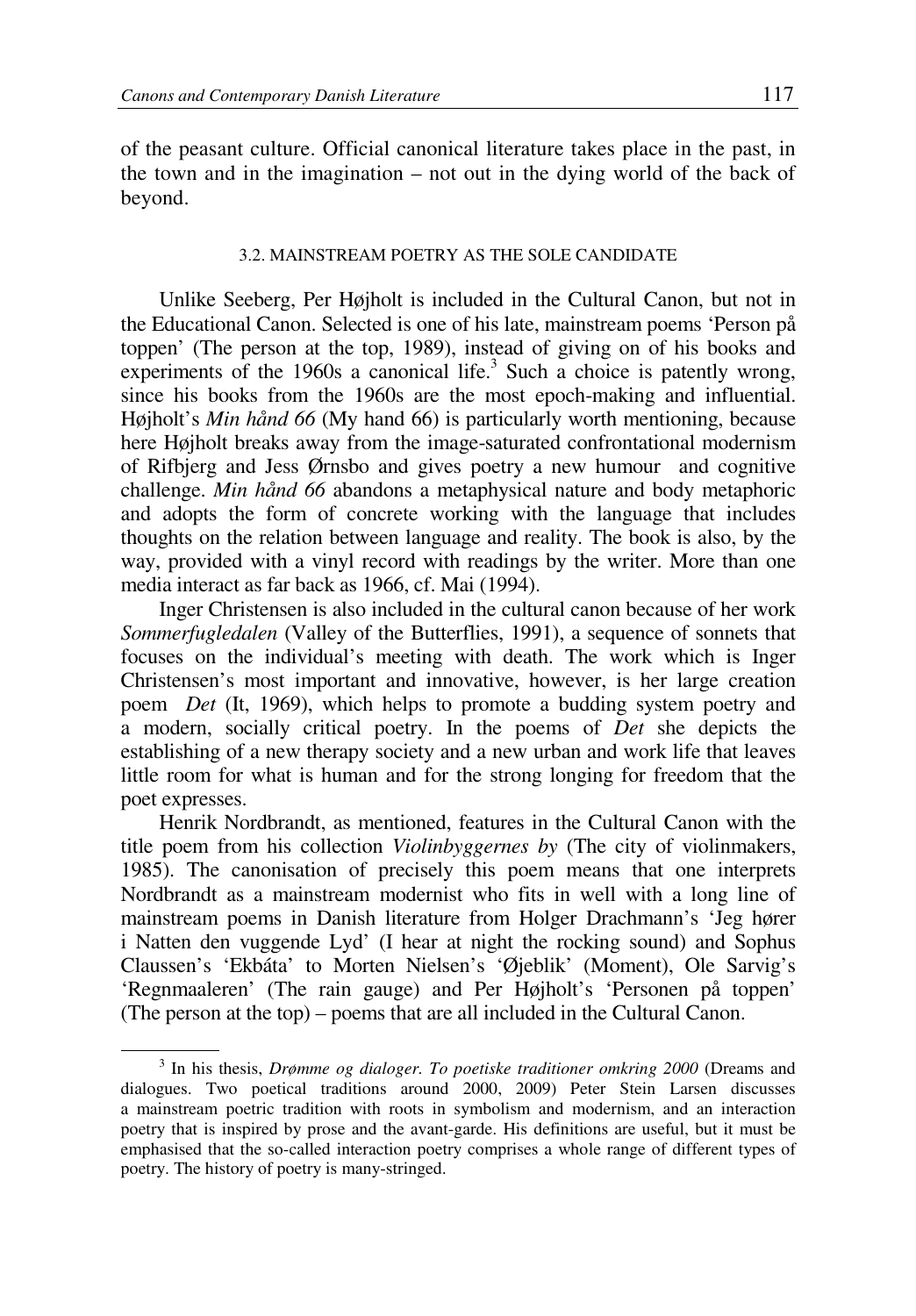But, deprived of the context in which the poem figures, one cannot actually understand the both ingenious and self-parodying tone of the poem 'Violinbyggernes by'.

Read in conjunction with the other poems of *Violinbyggernes by*, it is clear to what extent the poet is struggling to liberate himself from his fine love rhetoric, to brutalise it – indeed, to completely renounce it. The poet is taken up with the moments where such rhetoric fails, the union does not take place and his distraction leads in a completely new direction. The poet hopes to be transformed from being a prince and eloquent king's son, ŕ la Sophus Claussen, into a croaking frog. The poet senses that poems that are so playfully light become completely perfect by means of their reference to the mythology of Antiquity, poetic tradition and predecessors; words would seem to be able to be replaced as easy as pie; but it is the resistance of language, the breaks and the body, bones and nails and the wind music played at his own funeral that preoccupies the poet.

So it is the collection as a whole that indicates the linguistic problematic of the title poem, and that can illustrate Nordbrandt's paradoxical and emphasised poetry as one of the highlights of the period.

Henrik Nordbrandt belongs to the generation of mid-1960 poets that is ignored by both the Educational Canon and the Cultural Canon. We are dealing here with a whole series of writers who have their debut around 1965-67 and who find themselves at the intersection between the ramifications of modernism and an experimental art of words that has its precursors in American beat poetry and minimalism, in jazz music and European concretism.

While Nordbrandt writes in an extension of late-symbolism, Dan Turéll's poetry belongs to beat and jazz poetry. What, however, the two writers perhaps share is a longing to get the familiar poetic rhetoric from symbolism and modernism to go beyond itself, and at the same time to express an almost Zen-Buddhist experience of a mysterious cohesion or wholeness. 'I demand a whole death', Nordbrandt says in his poem 'Instrumenter' (Instruments). Dan Turéll approaches something similar – lengthy literary ragas and repetitions, approaches what he referred to as the meaningless cohesion of all things, and improvisatory juxtaposition of big-city voices, situations, stories and genres.

An obviously canonical book in Dan Turéll's oeuvre is *Karma Cowboy*  (1974), in which Eastern and Western philosophy, high-brow and low-brow literature and culture, English and Danish language are mixed into a poetic pot pourri about 'the melting time of a new body' and the instantaneous openness of the world.

While Nordbrandt lets his metaphors swirl around inside the linguistic framework of Danish, Dan Turéll shares his idea of opening up poetry to all kinds of themes, voices, language use and modes of expression with Klaus Høeck and Peter Laugesen.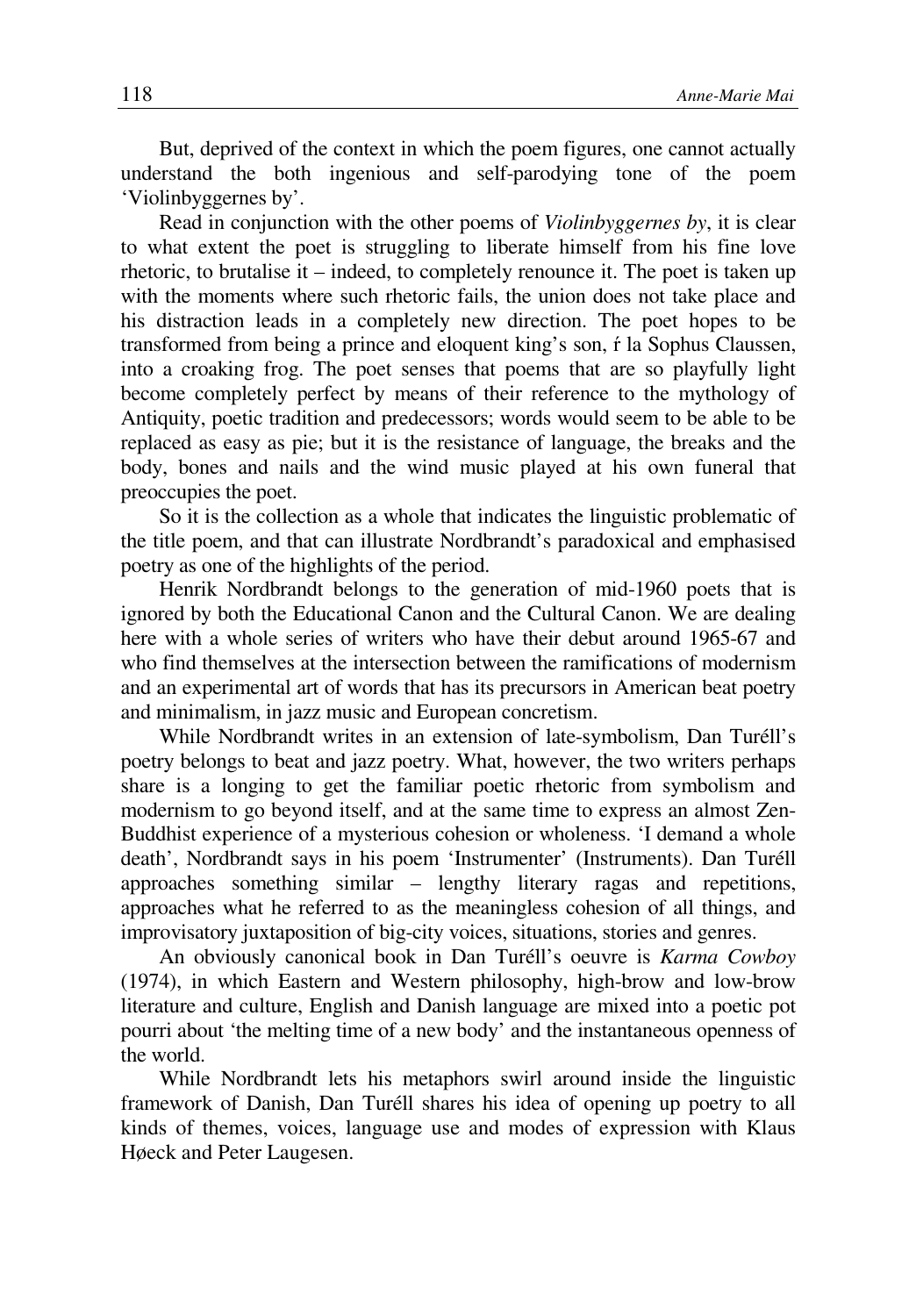Høeck's potentially canonical work *Hjem* (Home, 1985) is an encyclopedia of the Danish outside world, and the text has quite literally been created out of the formulae for the Danish subsoil. Part of the text actually 'speaks in tongues' in the distortion of language resulting from the formal system, and the three tracks: Nature, Spirit and Culture, weave in and out of each other in a total composition: Nature is read from left to right, Culture from right to left, and Spirit radially.

The work unites prose and poetry in the narrative of the poet's profound grief at the suicide of his beloved and of how he struggles, like an Orpheus, to bring her back from the realm of the dead.

*Hjem* places itself in an old tradition that has roots in the creational poetry of the medieval and renaissance period, a tradition we know in Denmark from Anders Arreboe's *Hexaëmeron*, about the six days of Creation, as well as in completely new, cybernetic poetry. The result of this rigorous control, paradoxically enough, is a completely new freedom to pursue subjects and themes and to get language to stretch itself into an unknown totality of meanings and conceptions. Here poetry is made out of pig's hearts in a creamy sauce, slaughterhouses, fragrant roses, seasons, Denmark's lovely bridges, power plants and public offices.

Peter Laugesen also cultivates a linguistic and thematic opening up of poetry. His poetry, as one of the titles of his books indicates, is like a kind of river writing. Per Højholt described his books as 'The annual letter from Peter' so as to underline the continuity and the unmistakable poetic voice that characterises the entire opus. Laugesen's poetry never stands still, the words reach out after each other and into the next text or book.

It is difficult to point to canonical works in an oeuvre, but here one could choose such a book as *Konstrueret situation* (Constructed situation, 1996), where the writing becomes a counterpart to the fossilising of the state of society and political thought into power and self-justification, and in which puppies, birds, insects and toads tumble around in the construction of the poems and make it playful and light. The concept constructed situation has been inspired by discussions in the Situationist International (SI) that Asger Jorn helped to found along with the French philosopher and film-maker Guy Debord. In the SI manifesto, the 'situation' is called an invitation to play and an organisation of the living moment. Laugesen states that the poem is 'the trick of realising art' (Mai & Borup, 1999: 254 ff.), and his poems can be read as constructed situations. Precisely the collection of the same name has both short and slightly longer texts, including Japanese poetic forms. There is also an alternation between small, metaphorical poems and rhetorical, intoned, narrative texts that mention many of Laugesen's literary kindred spirits and inserted quotations. Capital letters and self-ironical gestures are mixed into the stream of writing that sometimes become dense and concentrated as in the following: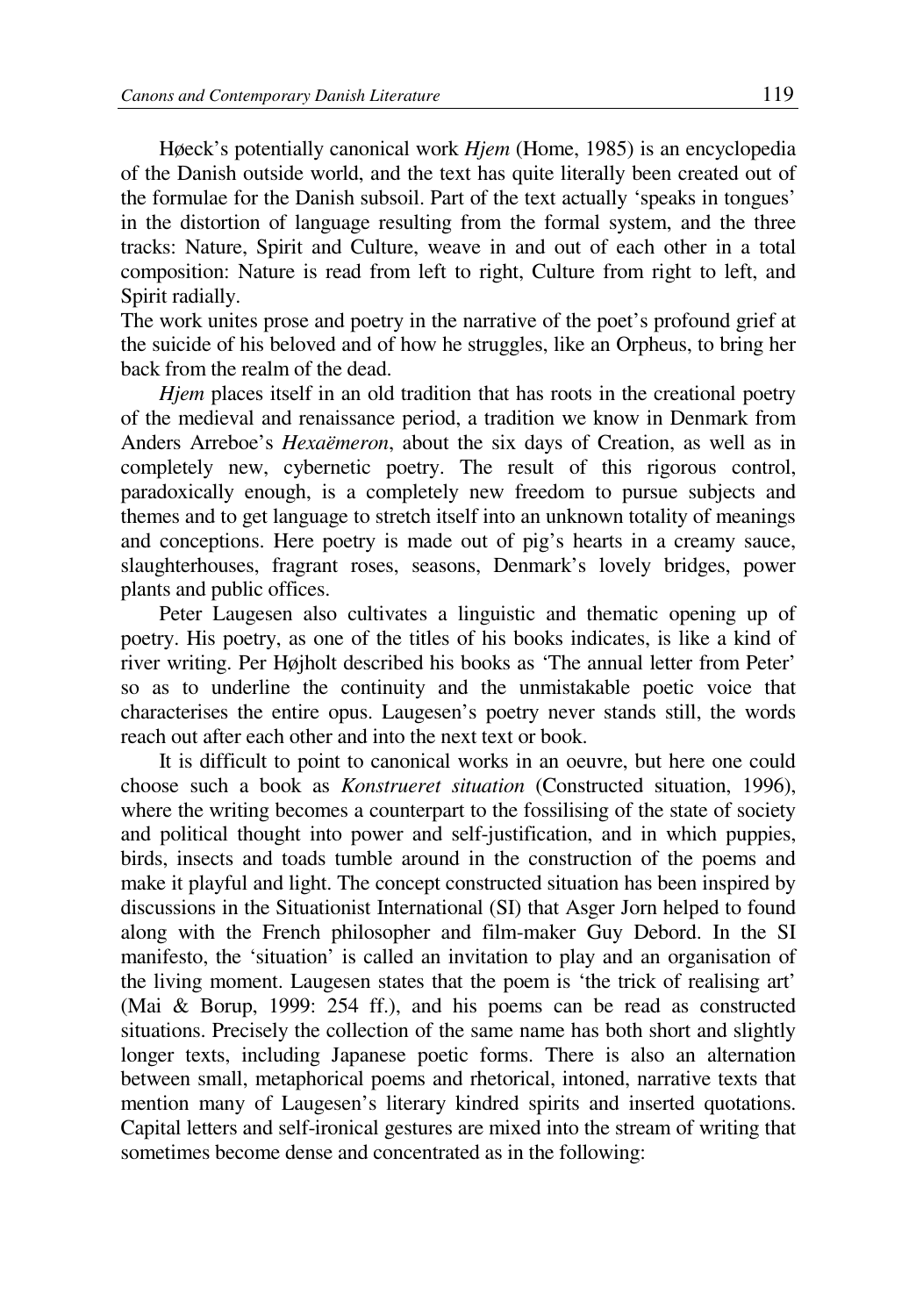The night is red as a goat. The night is ever-roaming just look at the stars dammit. The night is a peevish teenager That says you are pissing senile. The night lives in your mother's opera glasses. (Laugesen, 1996:13)

One could also choose the publication by Peter Laugesen and the Group Singvogels *Den her planet glemmer vi aldrig* (We'll never forget this planet, 2011), in which texts from a number of Laugesen collections become spoken words. The album is also accompanied by a video for the number 'Strisserne breder sig' (The cops are spreading), which can be seen on You-Tube.

A third canonical mid-1960s debutant is Johannes L. Madsen, whose poetry is as a rule omitted from teaching anthologies. The strongly modernist influence on Danish literature from Ole Sarvig to Klaus Rifbjerg went off onto a side-track in the period that immediately followed after it, but Johannes L. Madsen's amusing and critical surrealism is the most original contribution to concretism that Danish literature has on offer.

# 3.3. POETRY'S NEW VINTAGES

The many poets of the mid-1960s and the new poets of the 1970s, headed by Vita Andersen, were of importance for the following generations in the 1980s. A number of the poets from the 1970s and 1980s have gained a foothold both in Danish teaching and in many anthologies. Single texts are operated with, but if one were to highlight entire oeuvres, one could mention Vita Andersen's *Tryghedsnarkomaner* (Safety addicts, 1977), Michael Strunge's last publication *Verdenssøn* (Son of the World, 1986), which displays painfully and beautifully his poetical gamut, F.P. Jac's *Misfat* (1980), which in its own way expresses the energy and linguistic imaginativeness of the poetry of the early 1980s, Søren Ulrik Thomsen's *City Slang* (1981), in which the rhythms of the body, the poem and the city interweave, and Pia Tafdrup's prize-winning poetic work *Dronningeporten* (The Queen's Gate, 1998), which resoundingly makes use of the symbolic body-poetic that has been the distinctive hallmark of her work since her debut in 1981.

The poetry of the 1980s had many successors from the middle of the decade onwards into the 1990s. Texts by Niels Frank, Thomas Boberg, Simon Grotrian and Mette Moestrup all have qualities that entitle them to become canonical, but it is still difficult to point precisely to which of their works would make the most obvious choices – and new books to choose between are constantly being added.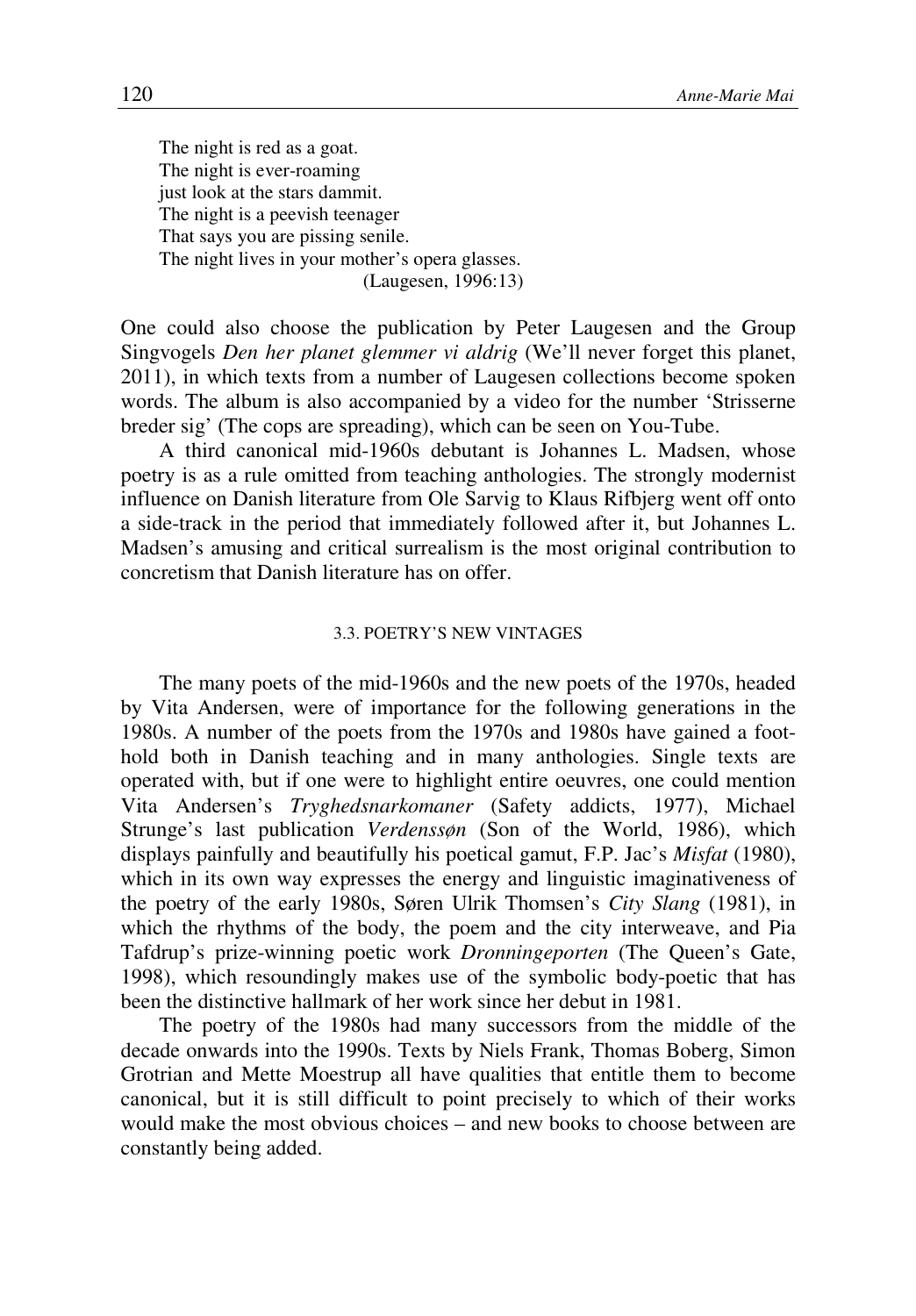Niels Frank, for example, has published both excellent poetry, text books and essays, but the essay genre is harder to keep in the readers' and mediators' focus than poetry. Thomas Boberg publishes both poems, novels and prose travel accounts, but it is hard to decide which part of his oeuvre is strongest. Perhaps it is his socially critical poems in *Hesteæderne* (The horse-eaters, 2010), where one notices the long, surrealist lines in what is gradually becoming a quite comprehensive oeuvre.

The period around the turn of the millennium has produced completely new poets who distance themselves from the poetics of the 1980s and 1990s and are linked to a greater extent to the experimental, genre-challenging sides of international poetry in the 1960s. Lars Skinnebach and Ursula Andkjær Olsen could possibly be among the new canonical writers. Lars Skinnebach's *Enhver betydning er også en mislyd* (Every meaning is also a dissonance, 2009) renews both a poetry with a political tendency and experiments with various genres. Ursula Andkjær Olsen's *Ægteskabet mellem vejen og udvejen* (The marriage between the way and the way out, 2005) continues to explore the idea of including the whole gamut of language in poetry and of creating an alternation between various discourses and text forms. The book is practically unreadable if one starts at the beginning. As a reader, one has to hop from one section to another and between sequences to get an idea of the rhythm of the book.

A certain classic, however, is Yahya Hassan's *Digte* (Poems, 2013), in which a young Danish-Palestinian man displays a strong, lyrical voice. The poet grew up in the ghetto, and was exposed to the hard-handed treatment of a patriarchal and religiously hypocritical father as well as to the failure and lack of understanding of the welfare institutions. The poetry collection broke down a taboo with its expressionist interpretation of brutalisation in the ghetto. The poems made it possible to have a dialogue about relations in a welfare society that within certain areas seem to be powerless to deal with abuse and hatred. Hassan's poems positioned themselves in a series of classic works about the lifeexperiences of a young generation that stretches from Gustaf Munch-Petersen, Sonja Hauberg and Morten Nielsen to Michael Strunge.

The potential classics of the most recent period include a number of Danishlanguage lyrics and rap texts. Literature breaks out of the book medium and spreads out as poetry and the art of words in other media and genres. Rock poetry, in a Danish context, includes classics by Eik Skaløe, C.V. Jørgensen, Steffen Brandt, Peter A.G. and Michael Falch. Eik Skaløe's classic is 'Itsi-Bitsi' from Steppeulvene's legendary *Hip*, 1967. Skaløe imagined he would have a life more as a poet than a musician, but his early death in 1968 marked a sudden end to his career.

C.V. Jørgensen's songs have sharp-edged images of neon, night, dream and a dark winter, which is in line with the iconography of poets of the 1980s, while Steffen Brandt's critical and narrative lyrics can be read together with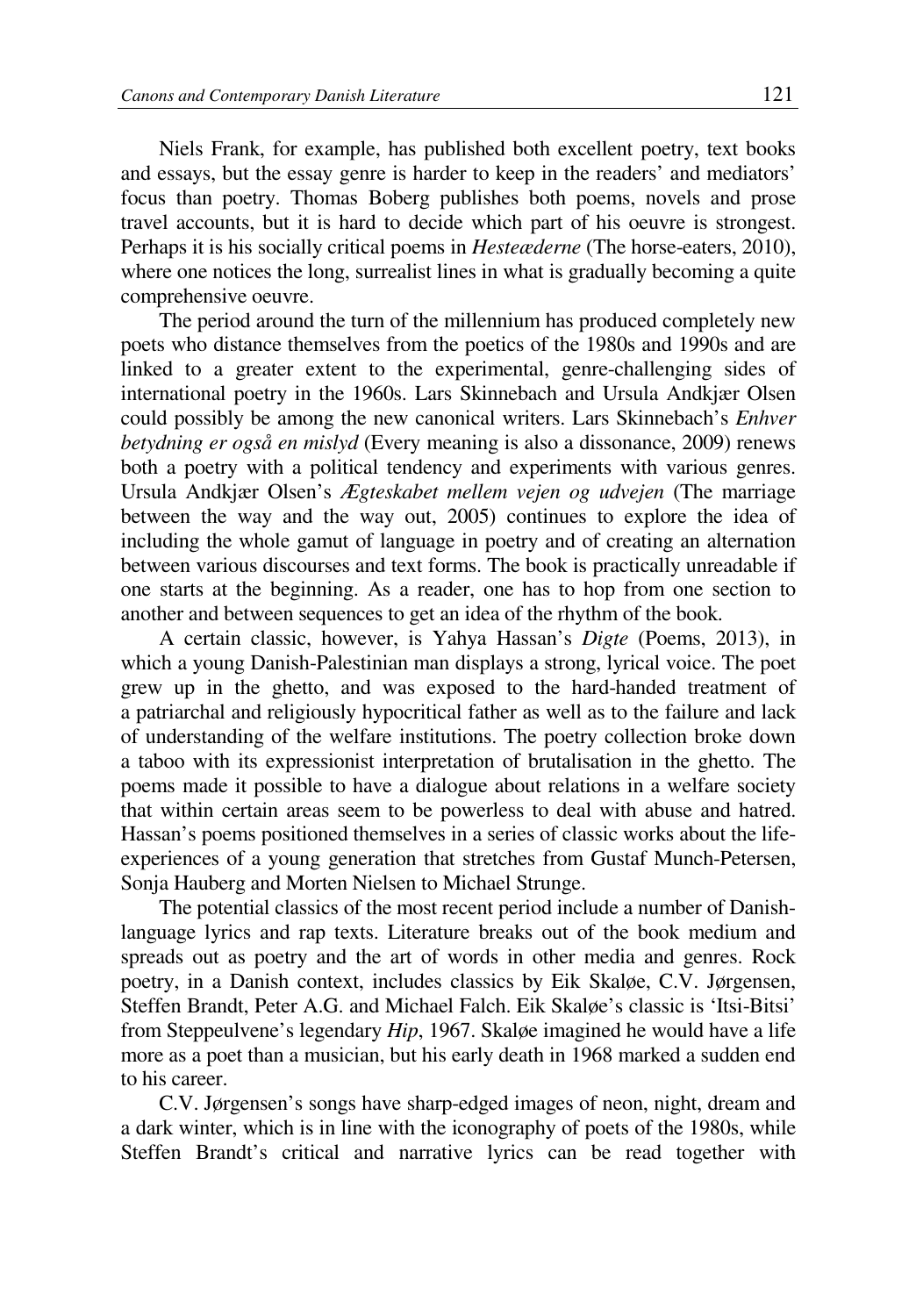Dan Turéll's and the mid-eighties poets' preoccupation with everyday language. Among the rap texts, Den gale pose's 'Definition af en stodder' (Definition of a blighter) – which refers to Holberg, who in his age referred to poets as blighters – has become a classic, along with texts by Malk de Koijn such as 'Jernskjorten' (The iron shirt, 2002), which resembles an updated version of the thematisation of body, urges and childhood in Klaus Rifbjerg back in 1956.

There is canonical quality to be found in contemporary poetry, song lyrics and rap. The openness towards every kind of impulse and inspiration from literature, philosophy and art which makes a serious impact from the mid1960s onwards really helps to imbue such writing with a curiosity about everything that is human and a courage to innovate poetic language.

#### 3.4. PROSE RENEWALS

Peer Hultberg made his debut in 1966, the same year as Henrik Nordbrandt, Dan Turéll and Klaus Høeck. He is definitely worth taking up cudgels for when it comes to canons and literary histories, for, like Smærup Sørensen, Kirsten Thorup and Svend Åge Madsen, he renews the novel genre. Hultberg experiments with voices and viewpoints, while still retaining the ability to tell good stories. His canonical book could be *Byen og verden* (The city and the world, 1992) a book about people, events and intrigues in the city of Viborg, all of it depicted in 100 small pieces of prose that take the reader through the entire 20th century.

Hultberg's medium is the written book, but the narrative is chatty, gossipy and loquacious – a cacophony of voices, prejudices, tragedies and hopes, a sound picture from a changing city.

The desire to look back or, for that matter, forwards in time and, in general, to write in an existential and philosophical manner about the problematic of time and the narrative – as does Peter Seeberg – is characteristic of Svend Åge Madsen, who had his debut at Arena, where Peter Seeberg was a central figure. In various ways, Madsen has cultivated a systematic, mathematically based prose that can both take the form of experiments with concrete poetry and as a development of large narrative structures. The latter takes place in the main work *Tugt og utugt i mellemtiden* (Castigation and fornication in the meantime, 1976), which takes place in Aarhus around 1975. Ludvig Alster, unjustly condemned for murder, returns to the city as an avenger to settle the score with those who were responsible for the miscarriage of justice against him. The novel is told from a future perspective in which the narrator looks back and the intervening period, which took place historically speaking in the 1500-2000 period. Aarhus becomes a *locus mundus* for many different kinds of adventures and fictions, and Madsen freely unlocks the treasure trove of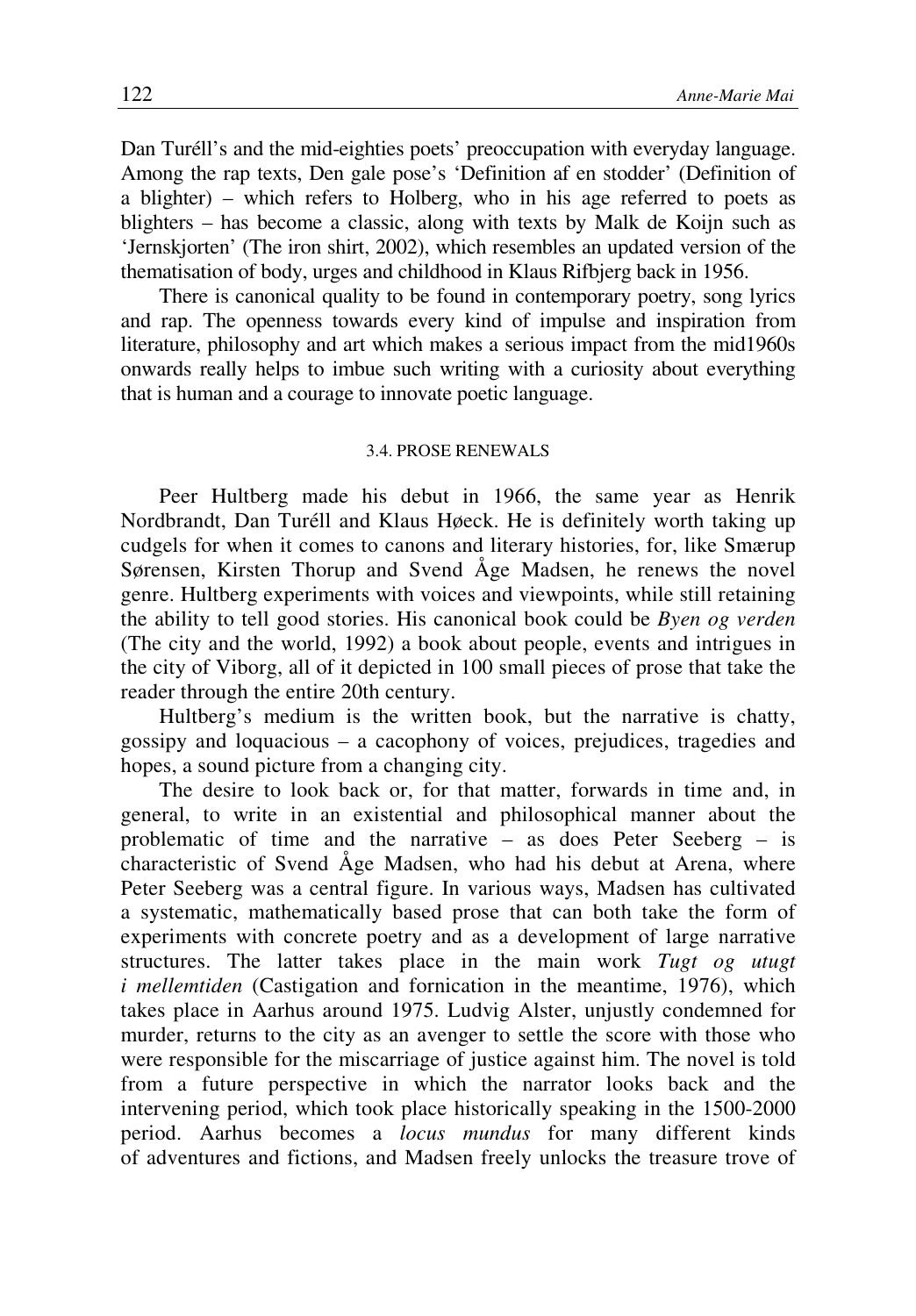all great storytellers and popular writers. Fyodor Dostoyevsky, Alexandre Dumas, Eugéne Sue and Franz Kafka are within mental reach, along with Søren Kierkegaard and Karen Blixen.

Like Svend Åge Madsen, Kirsten Thorup – who had her debut in 1967 – also works both with the minimalist art of words and large, complex narrative works. Her novel series about *Lille Jonna* (Little Jonna, 1977-87) is one of the highlights. The series tells both the large-scale, realistic history of the modernisation of Denmark from the 1950s up to the 1980s and brings alive all the small fantastic stories and psychological dramas that are enacted by the large character gallery of mad people, artists, rebels, terrorists, housewives, old spinsters, nouveaux riches, immigrants and children. Kirsten Thorup attempts to develop a network of narrative in which the realism of the depiction of Lille Jonna's early years on Funen and her path out into the work also overlaps with fantastic tales of transformation, such as the fairytale of the dry-as-dust receptionist Miss Andersen, who ends up as a prosperous brothel keeper in the wild Vesterbro district of Copenhagen, and Jasmin, the wife of the kiosk owner, who leaves reality in order to live in the fairytale as a fortune-teller on the high seas and the long country roads.

In Thorup, the outside world is not a hierarchical structure but a neverending network of surprising entrances and exits to both trivial and exotic environments.

Such a mod of thought is also to be found in the novels of Ib Michael, but here the fantastic becomes an essential foundation that the novel gradually uncovers. Michael's best novel, *Vanillepigen* (The vanilla girl, 1991), is the first volume of a trilogy that spins stories and situations from an everyday life in the Roskilde of the 1950s into dramatic events in the history of Denmark, distant climes and ancient Inca prophecies.

Hans-Jørgen Nielsen's novel *Fodboldenglen* (The football angel, 1979) must also be considered as one of the possible classics of the period. Like Kirsten Thorup, Nielsen writes in this novel about utopias that end up by collapsing. *Foldboldenglen* tells of how the working-class boy Frands from Amager becomes neither a football player, revolutionary hero nor grown man, but who perhaps finds a foothold in existence, in his memory and his body, by letting go of his urge to want to explain and understand himself. His 'epiphany' experience of the coherence of all things during a training run is reminiscent of transcendental experiences in Dan Turéll and Klaus Høeck, and it becomes an image of an opening in Frands' obscure life.

In prose literature, Kirsten Thorup's network realism is one of many kinds of realism in the period after 1970. Bent Vinn Nielsen's debut novel *Arbejdssky* (Work-shy, 1978), which deals with the dregs of society, represents new unsentimental images of reality that do not appeal to the reader's sympathetic understanding and empathy, as do those of Thorup, but confront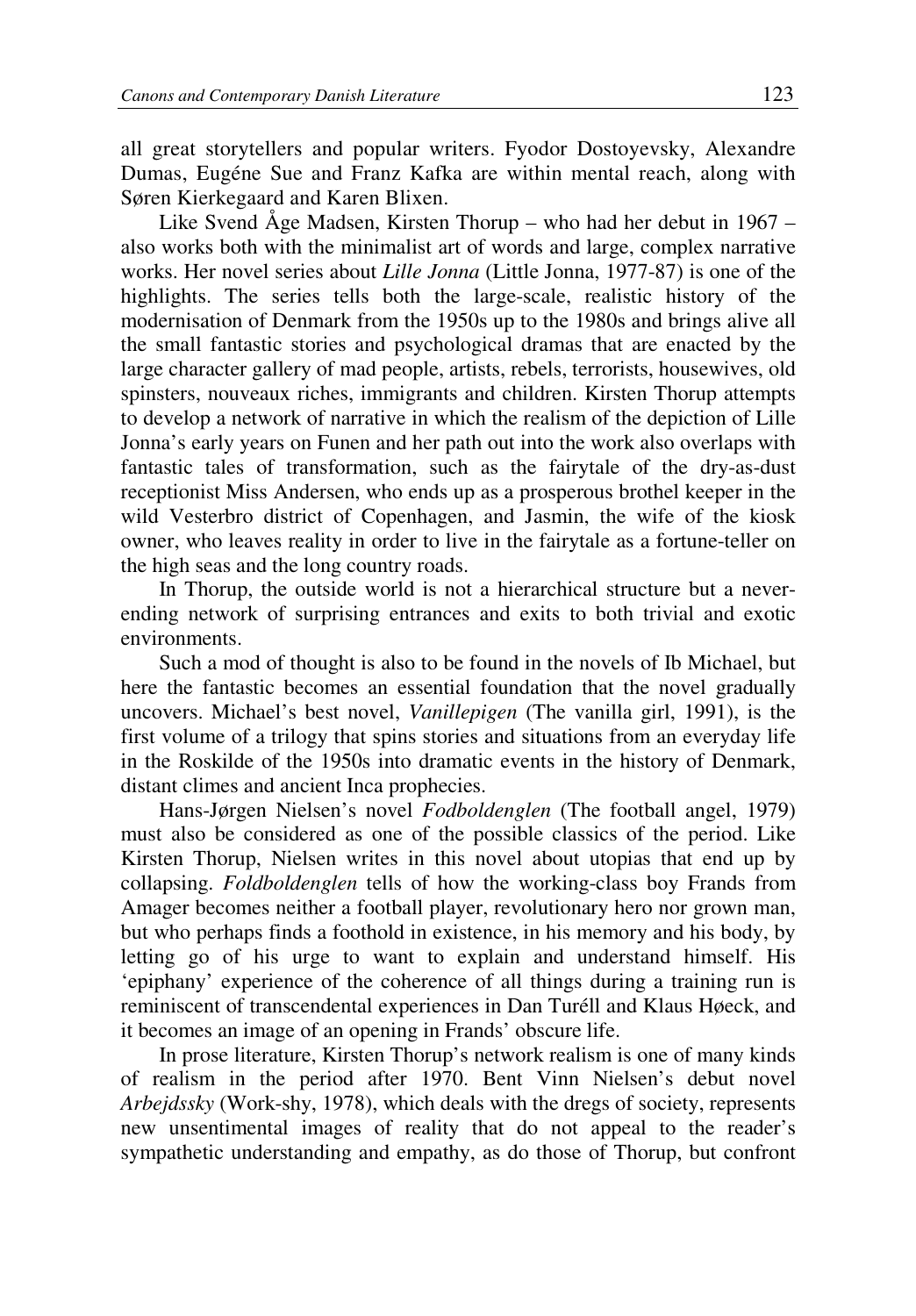the reader with grotesque, murky realities. Here, the characters go in for social and mental cheating and deception of society and each other. Vinn Nielsen, with the aid of his humour and grotesque images of body and gender, manages to place the reader in the position of an embarrassed person in the know.

Another potential canonical writer, Jakob Ejersbo, works in *Nordkraft* (2003) on a renewal of realism. The novel takes place in the same geography as Bent Vinn Nielsen's novel, and Ejersbo does not hold back on rhetorical or plot-related effects, although he controls them highly consciously in order to give the reader the experience of something real. The reader is in a world where coke, shit and piss drip down the pages, and where the mists of hash do not conceal the brutality. We are dealing here with a journalistic, dirty realism that works on the reader by means of its insistence on details and convincing  $dialogue.<sup>4</sup>$ 

One can also include Christina Hesselholdt among the canonical prose writers between 1965 and 2015. Her narrative sequence about Camilla (*Camilla and the Horse*, *Camilla and the rest of the company, The company settles up* and *Left standing on the quay*, 2008-2014) reminds one of the boldness in the use of voices, angles and various kinds of text as well as the linguistic sensitivity that are to be found in the novel series of Kirsten Thorup and Vibeke Grønfeldt, but Hesselholdt's series about the town life, love relationships and globetrotting of the literary figure Camilla is far more fragmentary than the novel series of the other two. In both Thorup and Hesselholdt, however, one notes that it is the springboard both writers have in minimalism that remains important, even in the voluminous publications.

Black humour and the anecdotal in Kirsten Thorup, Dan Turéll and Svend Åge Madsen have their successor in Jens Blendstrup, whose breakthrough book *Gud taler ud* (God speaks out, 2004) is also a candidate for canonisation. As with many prose attempts, it is the schematic of the Bildungsroman that is the springboard for Blendstrup's narrative, which is allowed to get lost in jokes, nonsense and deep tragedy in its portrayal of a father-son relationship.

Jens Blendstrup and Christina Hesselholdt, like other new prose writers also write children's books, and even though the genre 'children's literature' is normally placed in a category of its own, it should obviously be included in any discussion of canonical works in the 1965-2015 period. Precisely here we find a completely new and artistically aware children's literature that includes a number of classics. Practically all of Ole Lund Kirkegaard's 13 children's books from *Lille Virgil* (Little Virgil) to *Gummi-Tarzan* (Rubber Tarzan) and *Tippe Tophat* are now part of our national heritage, and Lene Kaaberbøl, Kim

<sup>4</sup> The concept of dirty realism is presented in Michael Hemmingson's *The Dirty Realism Duo. Charles Bukowski and Raymond Carver on the Aesthetics of the Ugly* (Hemmingson, 2008). He emphasizes that *dirty realism* is the ugly discourse about modern life and the beauty of the humanly grotesque.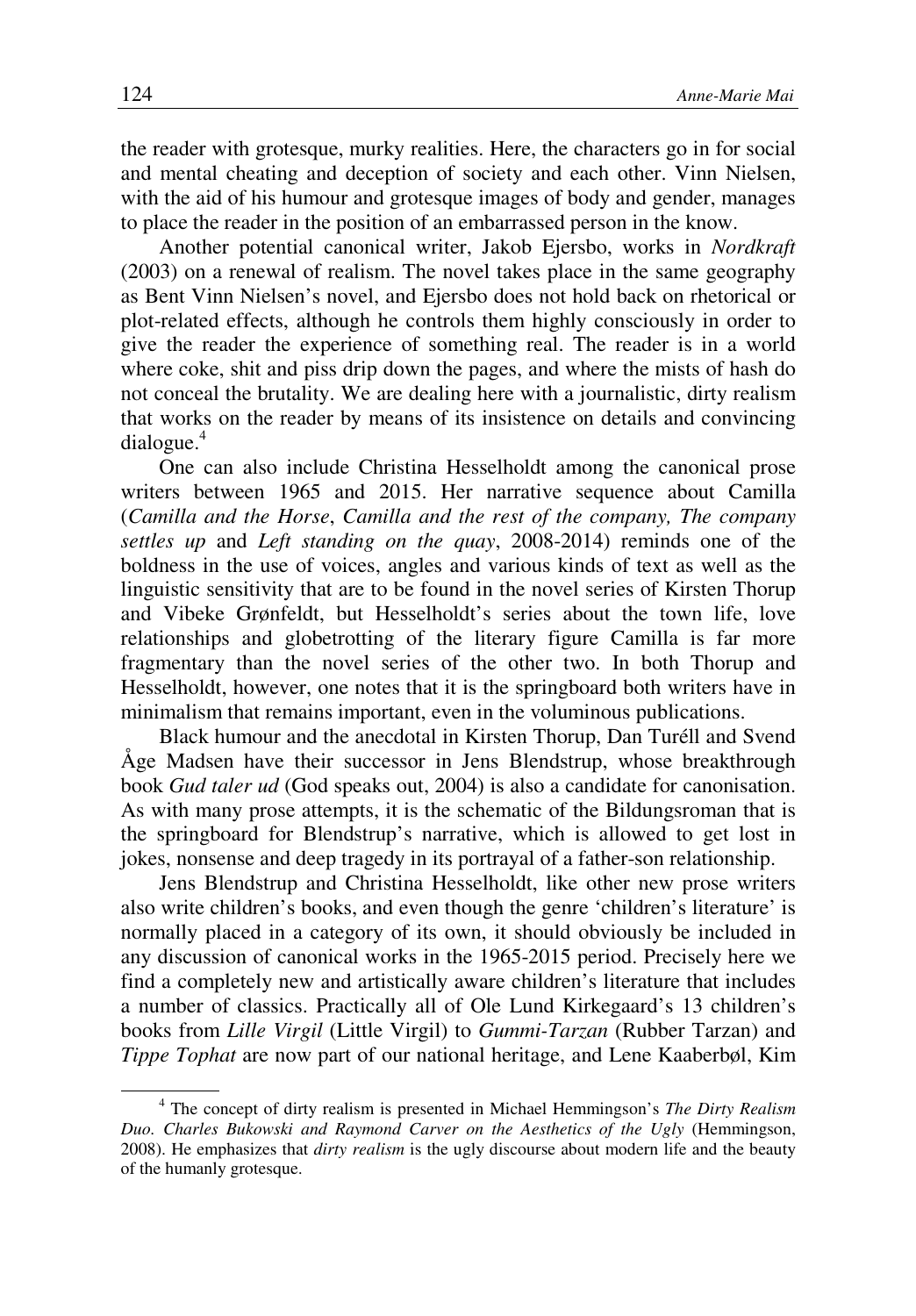Fupz Aakeson and Josefine Ottesen are candidates too, with an international reputation as ballast.

# 3.5. THE HISTORICAL NOVEL

The literature of the 1965-2015 period includes a number of historical novels. The genre has been popular since the early 1970s, and the present-day historical novel often has the story of a woman or a modern story of loss as its starting point. Possible candidates for canonisation could be Dorrit Willumsen's novel about Marie Tussaud, *Marie* (1983). The modernist motif of the reification of the body and the social and psychological marginalisation of women as the other one that Willumsen threw herself into as early as in her short stories from 1965 are used here to develop the thematic around an actual person, the waxworks owner Marie Tussaud, and her dramatic life and fate during and after the French Revolution. Dorrit Willumsen opens up her modernist thematic and narrative style towards a realistic form of narration.

Dorrit Willumsen's historical novel is only one of the many contemporary historical novels. Another strong candidate is Henrik Stangerup's historical novel *Vejen til Lagoa Santa* (The Road to Lagoa Santa, 1981), about the 19th century naturalist P.W. Lund, who travels to Brazil in order to do research, but ends up completely abandoning his project. Willumsen's and Stangerup's historical novels can be read respectively as a male and female history of modernity. While Stangerup's hero distances himself from the modern world and a conquering masculinity, Willumsen's heroine becomes both the victim and icon of modernity: she loses one side of herself, symbolised by a faceless boy, when she liberates herself from men and becomes a successful businesswoman.

Recent attempts at a historical novel that are possible candidates are Harald Voetmann's novel about Tycho Brahe and his aristocratic friends, *Alt under solen* (Everything under the sun, 2014) and Lone Hørslev's *Dyrets år* (The year of the beast, 2014) about Marie Grubbe, who was the heroine of J.P. Jacobsen's famous novel *Fru Marie Grubbe* (Maria Grubbe. A Lady of the Seventeenth Century, 1876). Both authors work in different ways by allowing their narrative to be enacted at the level of the body and linking up with the sensuality of Johannes V. Jensen's famous *Kongens fald* (The Fall of the King, 1901).

#### 3.6. POST-COLONIAL NOVEL-WRITING

Stangerup's novel was one of the biggest reader success of the age and has been translated in a number of other languages. The greatest international success of the period, however, was Peter Høeg's *Frøken Smillas fornemmelse for sne* (Miss Smilla's feeling for snow, 1992), which, in the form of the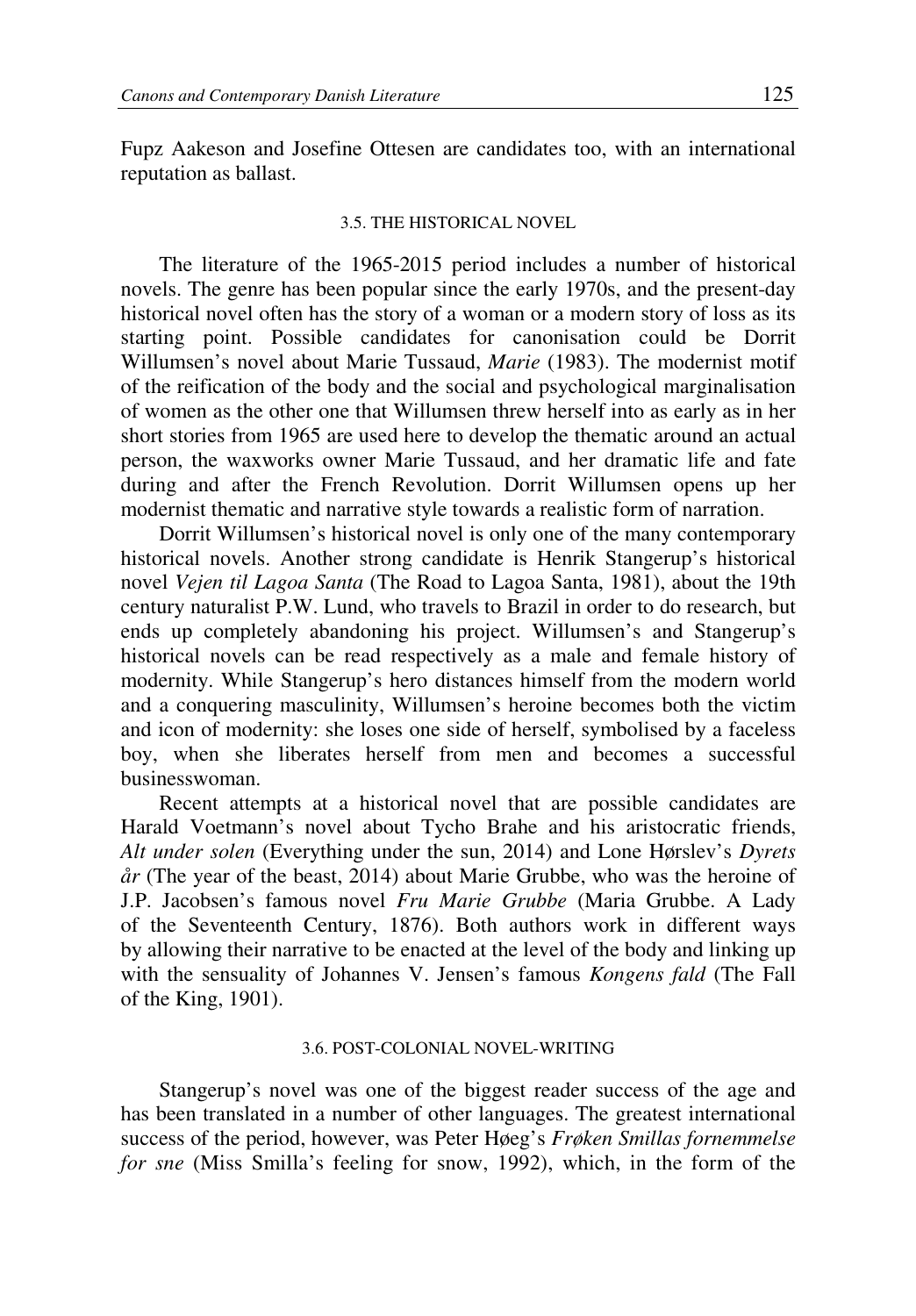crime genre, combines a post-colonial critique of Greenland's fate under Danish hegemony with a gripping account of unscrupulous science that enriches itself and destroys natural resources. The novel impressively allows various philosophical, scientific and journalistic discourses to mingle and, in its title figure, Smilla, present a both combative, attractive and tough heroine who has taught herself hoe to find a way in and out of cultures, families and landscapes. Peter Høeg's novel positioned itself strikingly in the postcolonial tendency in international literature and could be interpreted as what the Norwegian professor of literature Arne Melberg has called a new prose, in which the factual and the fictional draw closer to each other, cf. Melberg (2008).

The writer Kim Leine, who was born in Norway, also deals with a Greenland post-colonial thematic in his writing. His prize-winning *Profeterne i Evighedsfjorden* (The Prophets of Eternal Fjord, 2012) takes place in the 18th century and tells of a young Norwegian clergyman who comes to Greenland as part of the colonisation process, and who is shocked by his encounter with the nature and population of the country. Leine works with a narrative realism and also with characteristics taken from the Bildungsroman, but he opens up the genre as regards both action and chronology.

Danish literature acquires a post-colonial trend in the period after 1965, with the new conflicts and wars in Europe and in Iraq and Afghanistan also having become literary material in Danish literature. A possible potential classic is Jens-Martin Eriksen's novel *Vinter ved daggry* (Winter at dawn, 1997), which in a minimalist narrative depicts ethnic cleansing during a conflict that reminds the reason of the Balkan wars of the 1990s. A young soldier who had imagined he would help with assignments in the army ends up by taking part in a massacre of civilians. The novel opens up a new world of motifs in contemporary literature, and it provokes the reader with its lowkey account of events that call for screams, tears, horror and vociferous protest.

#### 3.7. EXISTENTIAL REALISM AND EXPERIMENTAL PROSE

The critics often call for the great Danish contemporary novel. In the period up to Ejerbo's debut in 2003, many complained that the prose was too narrow and enclosed. But the contemporary novel – also in a more traditional form – has returned, and around the turn of the millennium, a traditional, narrative, psychological realism assumes an important position in the literary picture. There are many canonical candidates here, but Ida Jessen's novel *Det første jeg tænker på* (The first thing on my mind, 2006), immediately commands attention as an extremely well-written work that has connections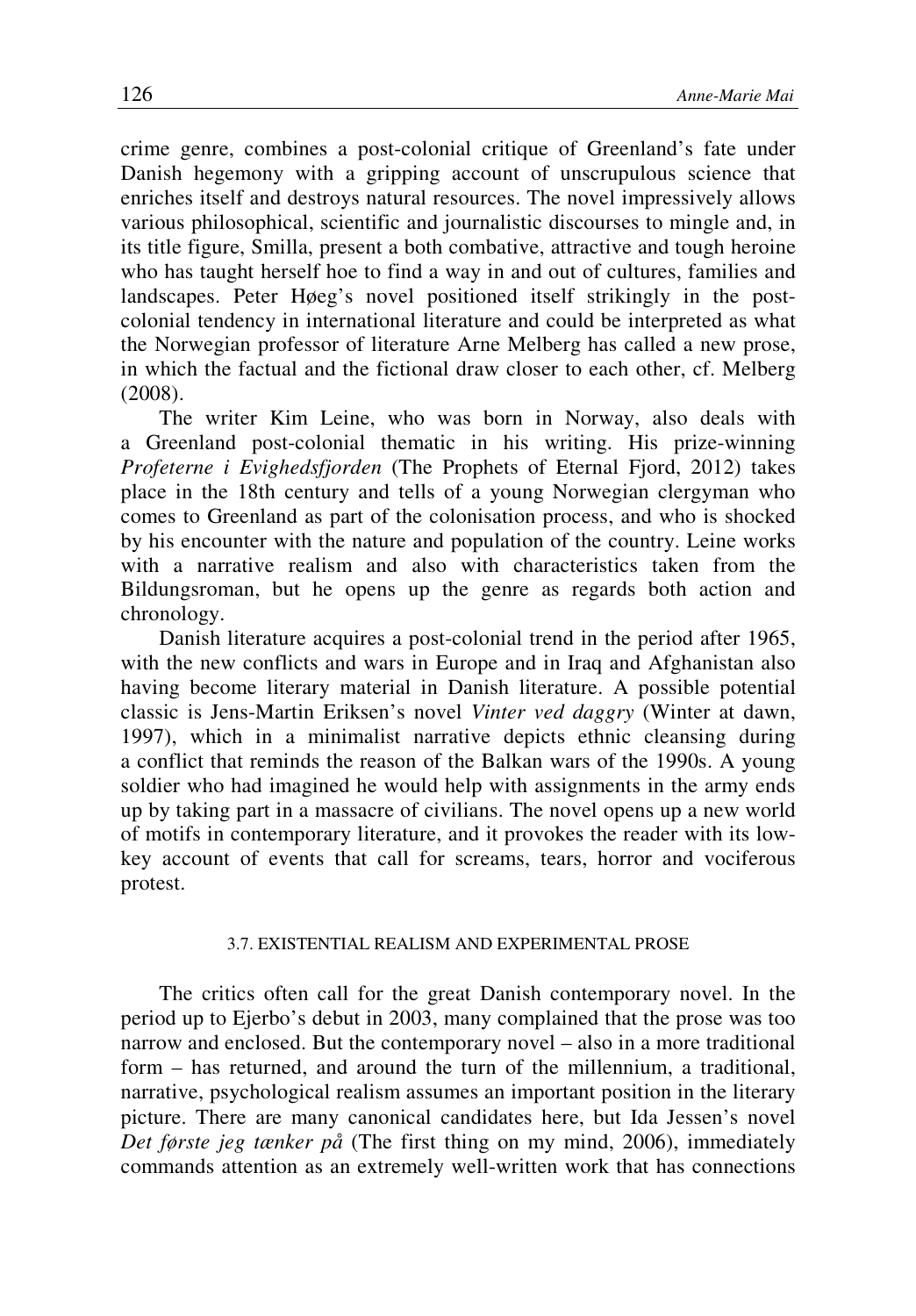to such existence-psychological novel writers as Tage Skou-Hansen, Martin A. Hansen and H.C. Branner. People, environments, relations, self-deception and deception are gradually uncovered and the credibility of the narrator and the characters dealt with. People are perhaps also the stories with which they do not identify themselves, seen from Jessen's standpoint at any rate.

A more experimental prose writer is Lars Frost, whose welfare trilogy opens with the novel *Smukke biler efter krigen* (Beautiful cars after the war, 2004), with the subtitle 'en knaldroman' (a pulp novel). The novel is a realistic narrative about a young man's journey to Iceland and his experiences inside and outside the welfare system, but the effects used are exaggerations and digressions, which give the work a parodying dimension.

The new, strong existential realism is thus also present with a number of prose works that continue the experiments of the 1970s. Pablo Llambías' *Rådhus* (Town Hall, 1997) consists of text pieces in various genres and photos of Danish town halls, and the various tracks of the work taken together form a socially critical prose that questions the ideas and values of the welfare state. *Rådhus* is an artistic critique of the consensus culture of the established welfare society, of social roles and the placing of art in a decorative, harmless position as a town-hall sculpture. And the text pointed outside the form of the book, since it was part of the installation *Fri kommune* (Free municipality), which was Llambías' final-exam project from the Academy of Fine Arts, where he invited the public to take part in the establishing of a new municipality and take on various assignments and functions. *Rådhus* tells readers about the project and thereby establishes a close relation between the empirical author and the *Rådhus* narrator, the publication becoming an example of performative biographism which, spearheaded by Suzanne Brøgger, is developing throughout the period.

One of Pablo Llambías' publications is a rewriting of Suzanne Brøgger's essays *Kærlighedens veje og vildveje* (Love's paths and pitfalls, 1975). Llambías subjects the work to a kind of conversion, since he himself appears on the front page as a drag-queen and in general replaces 'she' with 'he' and 'man' with 'woman', and also adds various pieces of text to the book. Llambías' version, which appears in 2009, is a tribute to Brøgger's gender critique and her use of her own person and life in her prose as well as being a continuation of the gender critique that she created in the early 1970s. Llambías' rewriting helps to point out the qualities of the Brøgger collection: the use of various genres, the biographical play and the discussion of emancipation. Llambías underlines Brøgger's status as a classic writer and brings out the artistic qualities of the book, and the tradition of literature about gender, class and ethnicity it opens up – one which later comes to include texts by Maja Lee Langvad, Christina Nya Glaffey and Eva Tind.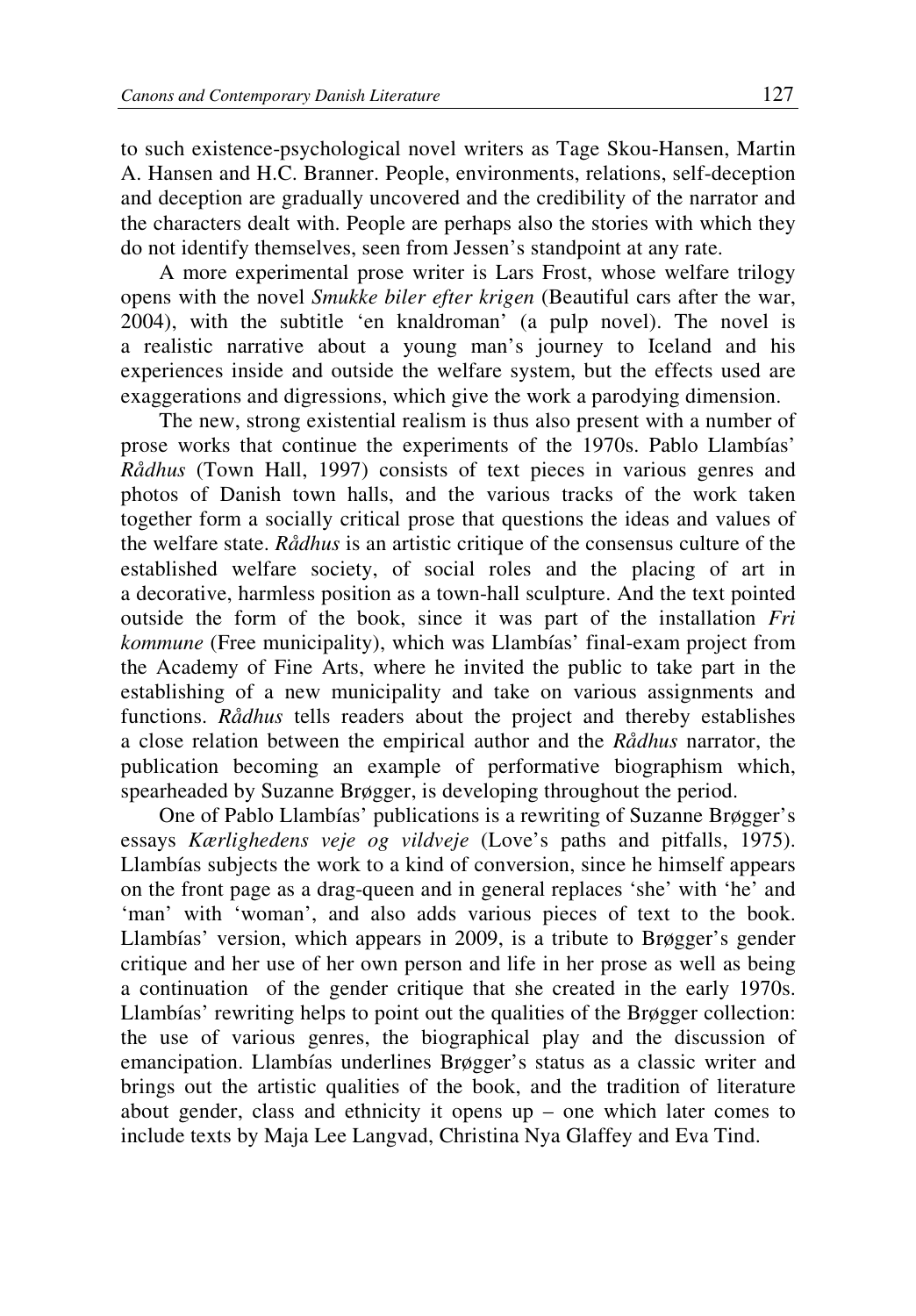#### 3.8. SHORT-STORY CLASSICS

At the turn of the millennium the short-story genre also seems capable of providing a number of potential classics. Jan Sonnergaard's short stories in *Radiator* were almost blitz-canonised when published in 1997. Rough, 'dirty' realism was present at full throttle in Sonnergaard. And his debut short stories became the first volume of a trilogy of stories about the top and bottom of society.'

The short story and short prose works, in the period from 1965 to 2015, enter into a kind of experimentarium and a writing away in a interlacing of genres in which the prose thematises its genre relation. In this renewal various publications have a strong position: Helle Helle's *Biler og dyr* (Cars and animals, 2000), Pia Juul's *Mit forfærdelige ansigt* (My terrible face, 2001), Katrine Marie Guldager's *Copenhagen* (2004) and Naja Marie Aidts collection of short stories *Bavian* (Baboon, 2006). While the traditional short story focuses on an unheard-of event that has taken place, it is often metaphors, dialogue or a linguistic turn that govern the action and progression in the story. The event is placed in the background of the action. Helle Helle almost manages to get a whole short story and a character out of a recipe for pickled marrow and the expression 'by rule of thumb' in the short story 'Syltning' (Pickling) from *Biler og dyr*, while Katrine Marie Guldager lets food metaphors form the progression around a couple of the emotionally deprived persons in the narrative circle *Copenhagen*. 'His thoughts are like whipped egg-whites' it says about a man who finds his old mother dead in her bed as a victim of a violent assault. The metaphor says something about the 'whipped-up' and bound relationship between the mother and the man, who has indirectly brought about the assault and the break-in by talking about his lonely old mother in a bar close by.

In Pia Juul, several of the short stories have to do with how persons relate themselves and their world, and how fiction arises in the dialogue itself, as in the short story 'Den dag kogekonen kom' (The day the cook came), where an adolescent girl discovers that she can tell stories that take the wind out of the sails of the stupid boys. Here it is not in infidelity of the washerwoman that is the real event of the short story, but the discovery by the girl of her ability to tell stories. The collection is full of the mixture of horror, a strange, knowing naivety and chuckling humour that is the distinctive quality of Pia Juul's writing, most recently in evidence in the collection of poems and texts *Avuncular* (2014), which consists of texts, poems and short prose works, all of which have to do with something 'avuncular'.

Naja Marie Aidt works with the event-centred short story in the collection *Bavian*, which won the Nordic Council Literature Prize and that has been wellreceived in USA. The event often takes place at the beginning or end of the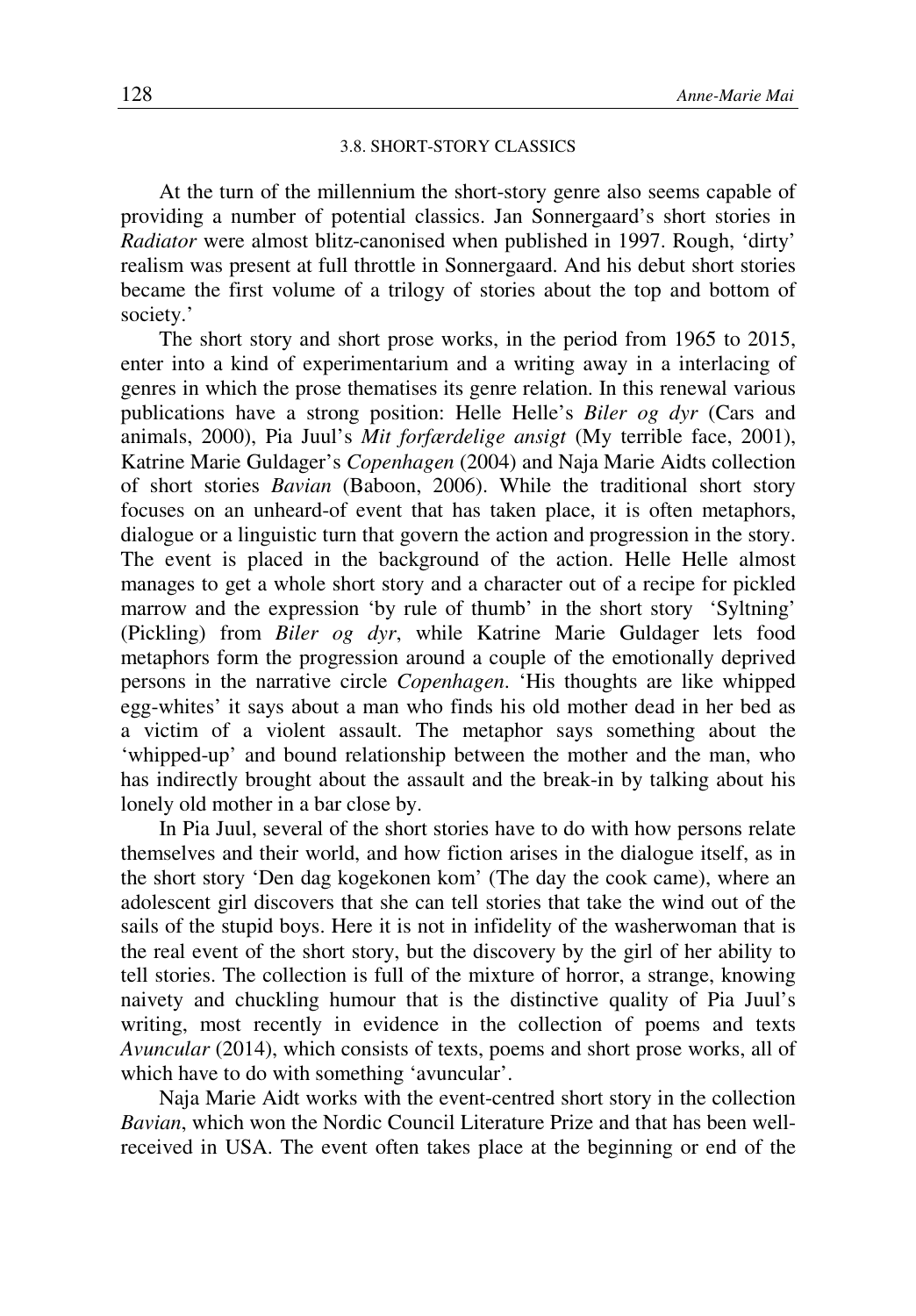story, and it becomes clear that the event of the story is linked to points of view. The event is an event because it is seen and perceived as such by a character, cf. Klujeff (2002:23 ff). The little girl who becomes a laughing stock for her father and her friend because she adopts the same posture as the two adults, experiences the event as a defining experience that will probably never disappear from her life, whilst it is a mere bagatelle for the adults. In the short story 'Solbær' (Blackcurrant), the reader only understands at the end of the story what event the two women are circling round and that determines the nature of their being together – the discovery by one of the women that she is pregnant. Here a large, raw chicken that is never prepared and ends up in the refuse pail is a powerful metaphor of her unwanted pregnancy.

# 4. NEGOTIATIONS AND NEW DIRECTIONS

The positioning and importance of literature in modern society is not fixed. It emerges through constant negotiation within the literary environments, on the basis of political frameworks and ideas about culture. The expansion of the language, thematics, functions and media of literary works and texts brought about by the modern breakthrough has opened up literature in relation to culture and society, and literature finds itself in one of the hotspots of the globalised world, when the writers fight for free speech and react critically to all kinds of authorities, including themselves. Literature is no longer one thing but many things. Its borders are becoming fuzzy and its function is being questioned.

In the literary debate, it is often said, with more or less a resigned frown, that literature has lost its status and importance as a preferred form of perception in the welfare society, cf. Nielsen (2009), and that Danish literature, like the Danish language, is losing ground. The question is, however, if modern literature has ever had an unambiguous position and authority in relation to society. A number of texts and works have been canonised in the modern education system and have been interpreted as promoting personal development and awareness. Various writers have become authorities in the public debate and have been both praised and contested as such. We have seen texts and works that have created a public debate about culture and society and led to changes; certain publications have been little more that money-spinning flashes in the pan, while others have led a more obscure life in various half-public and fully public literary and cultural fora and have been made use of in many contexts: as entertainment, realisation, provocation or a meaningful interpretation of existence.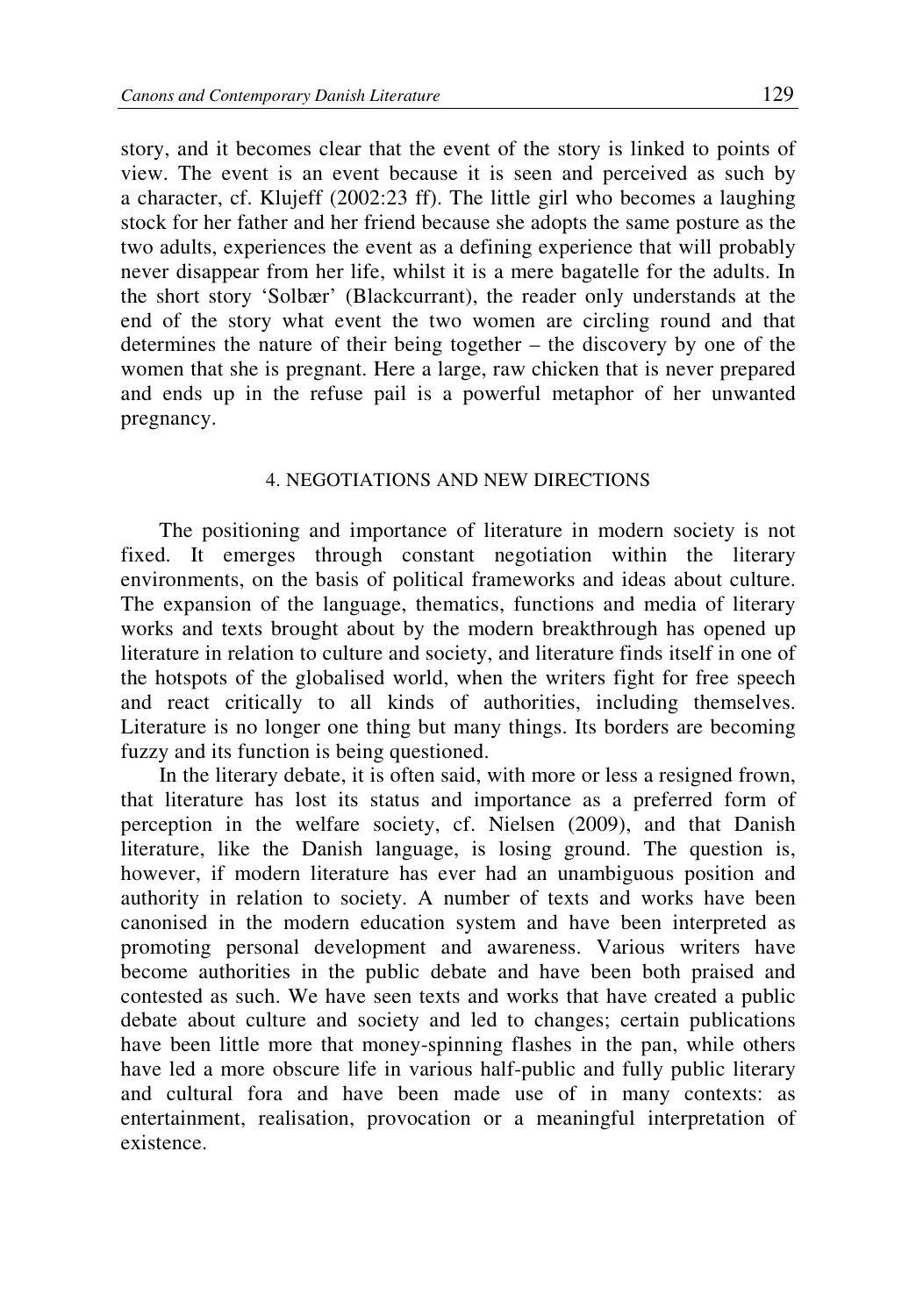The motley nature of literature makes it more important than ever to point to literary quality and to the many breaks that take place in relation to the preferred genres of the existing canons: the Bildungsroman, the classical short story and mainstream poetry.

Literature in the 1965-2015 period shows that literature can be a cathedral hall, an ethical challenge, a porno shop, *bel canto*, a frightfully ugly and grim narrative, a tear-jerker, a spiritual guide and a trenchant critique of society – and even be all of this at one and the same time.

#### REFERENCES

- Andersen, J. E. (2005). Tid? Peter Seebergs Ved havet. In: M. Davidsen, J. Aabenhus, A.-M. Mai, (eds.), *Peter Seeberg & Hald: At åbne arkive*t. (pp. 38-64). Odense: University Press of Southern Denmark,.
- Auken, S., Skriver, S. (2011). *Dét, der forsvinder, tager jeg med. Søren Ulrik Thomsens poesi og poetik*. Copenhagen: Spring.
- Bredsdorff, T. (2006). Kulturkanon, *Jyllands-Posten*, 28.01.2006.
- Fibiger, J. (2006). Kampen om litteraturhistorien om veje ind i og ud af litteraturen. *Bogens*
- *Verden* 4, http://wayback01.kb.dk/wayback/20100504122136/http://www2.kb.dk/guests/natl/db/ bv/04/6/index1.htm (access 27.01.2015)
- Foucault, M. (1969/1977). What Is an Author. In: D.F. Bouchard (ed.). *Foucault. Language, Counter-Memory. Selected Essays and Interviews*. Ithaca: Cornell University Press.
- Gemzøe, A. (1997). *Metamorfoser i mellemtiden. Studier i Svend Åge Madsens forfatterskab 1962-1986*. Aalborg: Medusa.
- Hansen, A. (2013). Grundlæggende befinder jeg mig bedst uden for rammen og vil blive dér Interview with Mikkel Thykier. *Information*, 10.01.2013.
- Hemmingson, M. (2008). *The Dirty Realism Duo. Charles Bukowski and Raymond Carver on the Aesthetics of the Ugly*. Los Angeles: Borgo Press.
- Klujeff, M. L. (2002). *Novellen*. Copenhagen: Gads Forlag.
- Larsen, P. S. (2009). *Drømme og dialoger. To poetiske traditioner omkring 2000*. Odense: University Press of Southern Denmark.
- Mai, A.-M. (1994). PerHøjholt: Min hånd 66. In: P. Schmidt (ed.): *Læsninger i dansk litteratur*, vol. 4. (pp. 229-245). Odense: Odense University Press.
- Mai, A.-M. (2000-2001). *Danske digtere i det 20. århundrede*, vols. I-III. Gylling: Gads Forlag.
- Mai, A.-M. (2010-2011). *Hvor litteraturen finder sted*, vols. I-III. Gylling: Gyldendal.
- Mai, A.-M., Borup, A.(eds.). (1999). *Historier om nyere nordisk kunst og litteratur*. Gylling: Gads Forlag.
- Mikkelsen, B. (2006). Badutspring om den rigtige kulturkanon. *Politiken*, 21.01.2006
- Melberg, A. (2008). *Aesthetics of Prose*. Oslo Academic Press, Unipub Norway.
- Nielsen, J. Ø. (2009). Kritikken som litteraritet og særegen litteraturform om anmelderi og litteraturkriti'. *StandArt*, no. 2, 2009. Aarhus: Aarhus University.
- Ringgaard, D. (2005). *Nordbrandt*. Aarhus: Aarhus University Press.
- Thomsen, M. R. (2003). *Kanoniske konstellationer*. Odense: University Press of Southern Denmark.
- Thomsen, M. R.(ed.). (2006). *Passage 56. Kirsten Thorup.* Aarhus: Aarhus University Press.